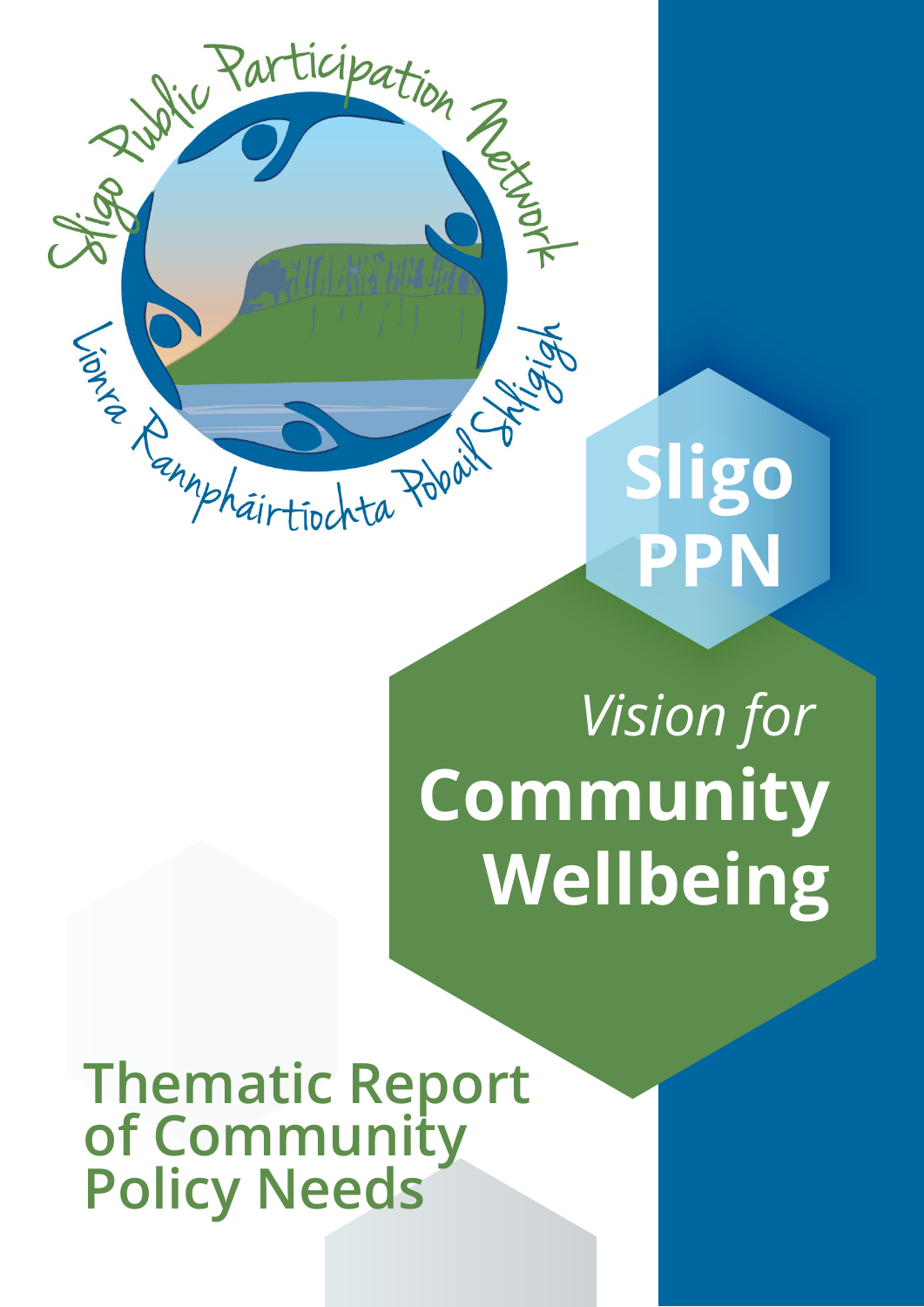# **Sligo PPN Thematic Report of Community Policy Needs**

This document sets out the principal themes and significant issues raised by the Sligo community that need to be addressed within the County. It pulls together all the inputs received in relation to each of these issues in order to more fully describe the relevant policy needs.

# **1.0 Background**

In the widespread consultations carried out to inform development of Sligo PPN's Vision for Community Wellbeing, extensive inputs were received from across the PPN's member groups. These inputs formed the basis of the PPN's Master Issue Index document. As the consultation inputs were collated for this document, it became clear that a number of clear themes were emerging and those form the focus of this document.

# 1.1 Community Wellbeing

PPNs around Ireland have pioneered the approach of asking communities themselves to describe what wellbeing would mean for them. This is what the Vision for Community Wellbeing sets out. To assist with this, a model for considering and exploring community wellbeing was developed, including 6 different but overlapping headings (see Fig.1 below).



#### *Fig.1 PPN Model for Community Wellbeing*

At a high level of resolution, the PPN's Vision for Community Wellbeing presents the overall goal of communities in the County; what they want to see achieved. It describes this under each of the six headings, which build together to set out their goal. However, these headings are not completely separate or discrete. Often an issue is relevant under more than one heading. The consultation inputs received reflect that.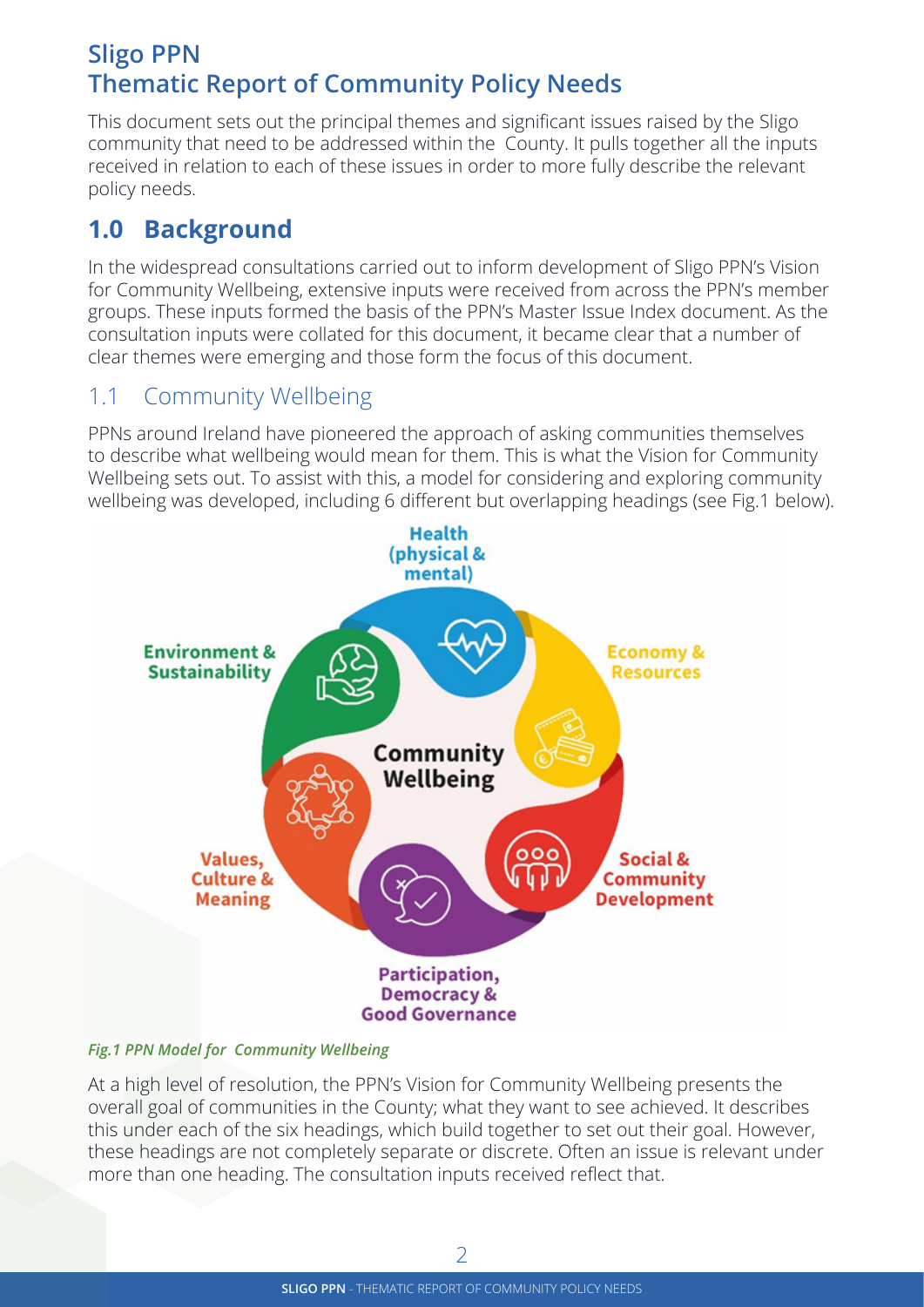# **2.0 Presenting policy needs**

In this thematic document, the different aspects of the most significant issues raised in the Vision for Community Wellbeing across all headings are brought together to better describe what communities are looking for in relation to these specific issues; the relevant policy needs.

# 2.1 Identifying key thematic areas

The recurrence of an issue\*, extensive inputs relating to an issue, the strength of sentiments expressed on an issue, or the fundamental nature of the issues raised for those it impacts, have all been considered in identifying the key themes to be included in this document. In some cases, there may be limited numbers of inputs on a particular issue but this does not necessarily affect the significance of that issue. It should be remembered that the issues presented here do not include all the points raised in the consultation and it is important to reference the Sligo PPN Consultation Masters Issues Index to see all the issues raised by PPN member groups.

\* please note that recurrence of an issue is not a measure of its importance but indicative of the range of different groups that raised it, or consultations/ contexts where it was raised.

# 2.2 Content

What is presented here is a compilation of the inputs received and represents the contributions of members. No attempt has been made to further develop these themes of refine them. That work may be undertaken by member groups subsequently, in which case this document forms the basis for informing development of more detailed policy positions by the PPN.

In a number of cases, the themes are broken down into sub-headings where that is appropriate. The Index to this document includes the principal sub-headings but is not an exhaustive list. While most of the contents presented are interconnected, the ordering of this document places themes that are particularly relevant to one another, next to each other.

# 2.3 List of thematic areas included

The following is the list of significant thematic areas identified for inclusion in this document:

- Attitude and Ambition **•** Safety
- Collaborative planning and working; communities and local government
- Community & Voluntary Sector Support for enterprise
	- Governance and Administration Support for workers
	- Grants and Funding **•** Health
	-
- Tailored Community Supports Mental health support
- Inclusion and Awareness Supports for wellbeing
- 
- Local Authority Waste
- Community Spaces and Facilities Energy
- 
- **Infrastructure**
- 
- • Transport
- • Economic development
	-
	-
- 
- Volunteering **•** Volunteering **•** Health services
	-
	-
- Heritage **Minding Nature and Resources** 
	-
	-
- Housing Scenery and Access to Recreation

It is important to note that while the first two themes relate to over-arching issues, the order in which the subsequent themes are presented does not indicate a prioritisation.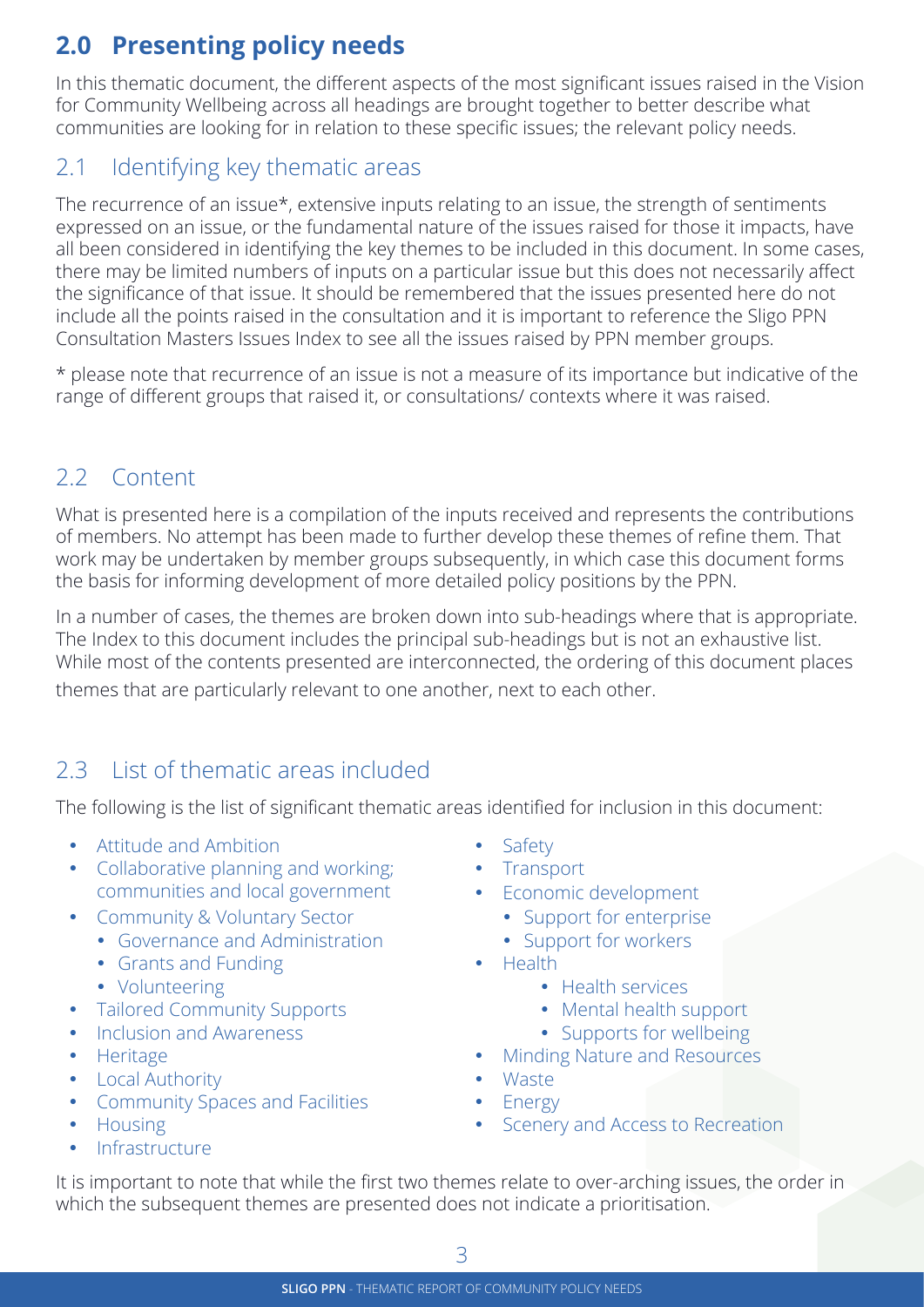# **3.0 Policy needs**

# 3.1 Attitude and Ambition

In Sligo, we want measures that recognise the central importance of our environment for our long-term sustainable future. Here we need to support a strong community spirit, ensure a good work-life balance, and respect for each person's dignity and uniqueness. We want to maintain a precious community that is friendly and safe.

## 3.2 Collaborative planning and working: communities and local government

We want vibrant urban centres with accessible, attractive and green public realms that are pedestrian centric. We want measures that will make Sligo the most environmentally friendly town in Ireland.

We need the County Council to work in genuine partnership with local communities to ensure joined up thinking about local needs across all aspects of services and infrastructure, and how they can best be delivered, to enhance life for everyone. An example of this would be communitybased retirement planning and a citizen's assembly to discuss how we will develop new ideas to plan for retirement.

We need to be future focused (as in the example above) and this requires careful consultation with young people, ensuring that their concerns are heard, addressed, and their suggestions taken on board to secure their futures and those of further generations.

Everyone must have a voice and be supported to use that voice and be heard. It is vitally important that the community be kept informed and up-to-date on developments and activities and that they can find information on these easily. We need to see the County Council meaningfully engage in conversations with local communities about the challenges they face and how the Council can work with them to best address these and secure vibrant futures in communities across the County.

While the scenery in Sligo and our natural surroundings are lovely, Sligo town itself is not attractive to walk around. Efforts are needed to improve appearances in places and ensure that everyone feels safe.

## 3.3 Community and Voluntary Sector

The community and voluntary sector represents huge value for the resources it receives in delivering services and providing community supports, not otherwise available to people from the state. Support and resources for this sector would increase capacity and create greater stability. The PPN member groups support increased funding for additional community development staff working within the community across the County (rather than only in certain areas) and paid fair wages.

#### **3.3.1 Governance and administration**

Member groups recognise community activity as something that is positive for wellbeing for everyone involved. However, all the red tape, paperwork, and "hoops to jump through" has begun to cause more stress and many are leaving groups as a result; "[we] Need more informal groups for folk to meet each other (befriend your neighbour) but paperwork for Garda vetting etc. is killing this type of initiative." Provision of a community hub or resource centre for community group to access practical support and facilities, for example to assist with governance tasks would help with this.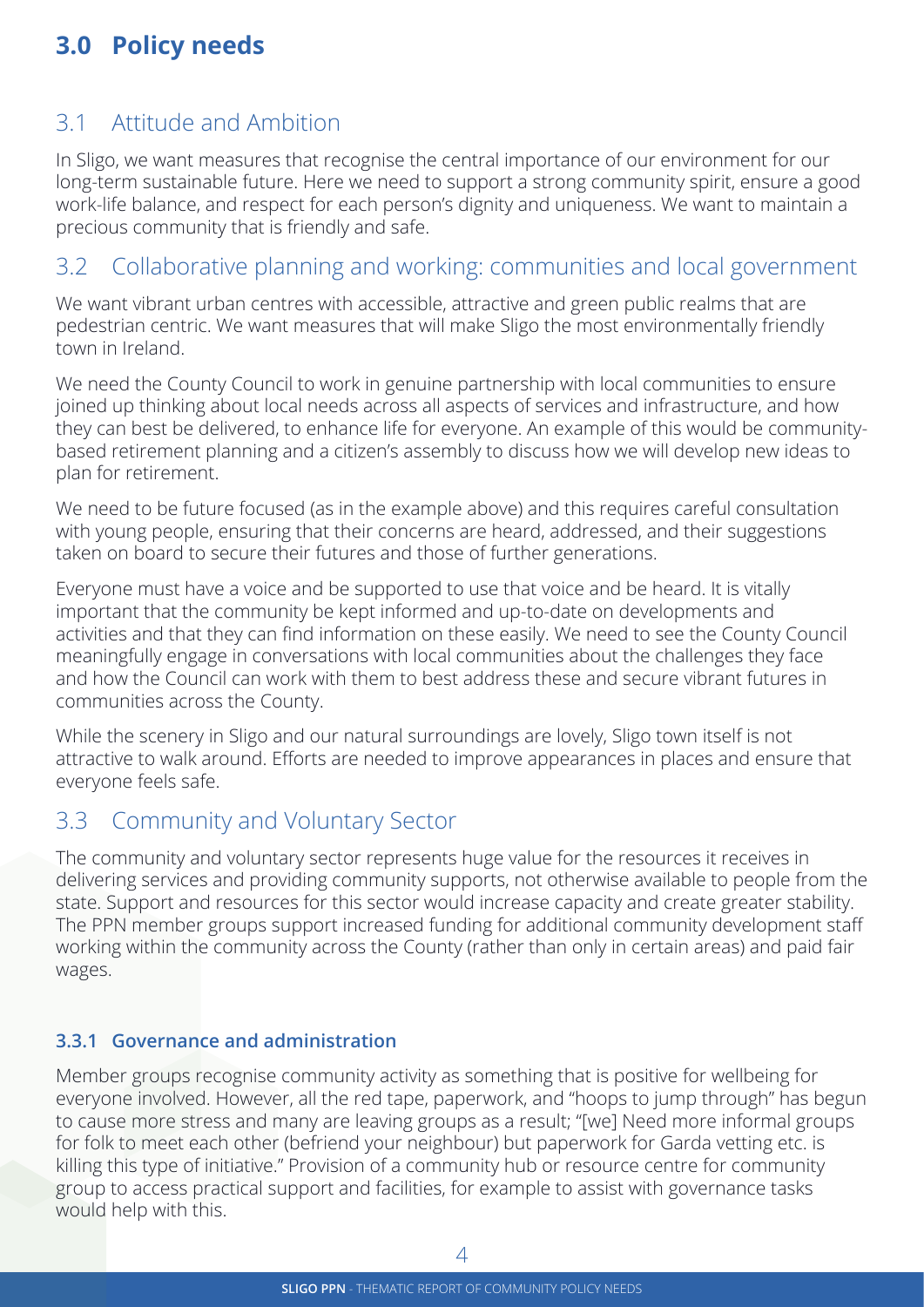While the PPN member groups recognise that there has been bad practice by some groups, they feel that everyone is being punished as a result; effectively draining the goodwill out of community activity. It is clear that there is an administration overload which is particularly onerous for groups that are entirely voluntary. This is reported as resulting in a situation where there is no time to enjoy the community activity which is the purpose of the group. Moreover, increasing requirements for good governance is resulting in some groups closing altogether with impacts that are not measured and huge loss of value to the community. There is an urgent need for a reduction in bureaucracy and the regulatory burden on the community and voluntary sector. A number of specific issues are identified for action.

#### **3.3.1.a Garda Vetting**

PPN member groups identified the Garda vetting system as being slow and cumbersome. A simplified Garda vetting system that removes the need for repeated vetting by multiple organisations for the same individual is proposed. Many people volunteer in more than one organisation. A single application for an officially issued vetting card indicating the level of vetting approval for an individual volunteer, as in other countries, should be considered. This would remove repeating the application burden across multiple community groups for the same individual.

#### **3.3.1.b Insurance Costs**

Insurance costs continue to rise and are becoming prohibitive for the community and voluntary sector. A system for small, voluntary organisations to obtain affordable cover is needed.

#### **3.3.1.c Risk Assessment**

The requirements for risk assessment present significant demands for the community and voluntary sector, particularly for small organisations. The "Be Smart" tool (besmart.ie) is useful to assist with this but community groups are struggling with these requirements and need support and resources to meet them.

#### **3.3.1.d GDPR Requirements**

The legal requirements around GDPR are challenging for community groups. There is work involved in having trained members who understand and can then manage an organisation's GDPR responsibilities. Such roles are rarely what a volunteer joined an organisation to do. In addition, GDPR can pose challenges for groups in just keeping people informed about their activities.

#### **3.3.1.e Support to meet Governance Requirements**

PPN member groups identify an urgent need for support, ideally through community development workers, with mentoring and assistance to meet governance requirements including accounting, record keeping, risk assessment, grant applications, GDPR, and so forth. At present, if an organisation does not involve work with vulnerable groups, then PPN members find it hard to get help.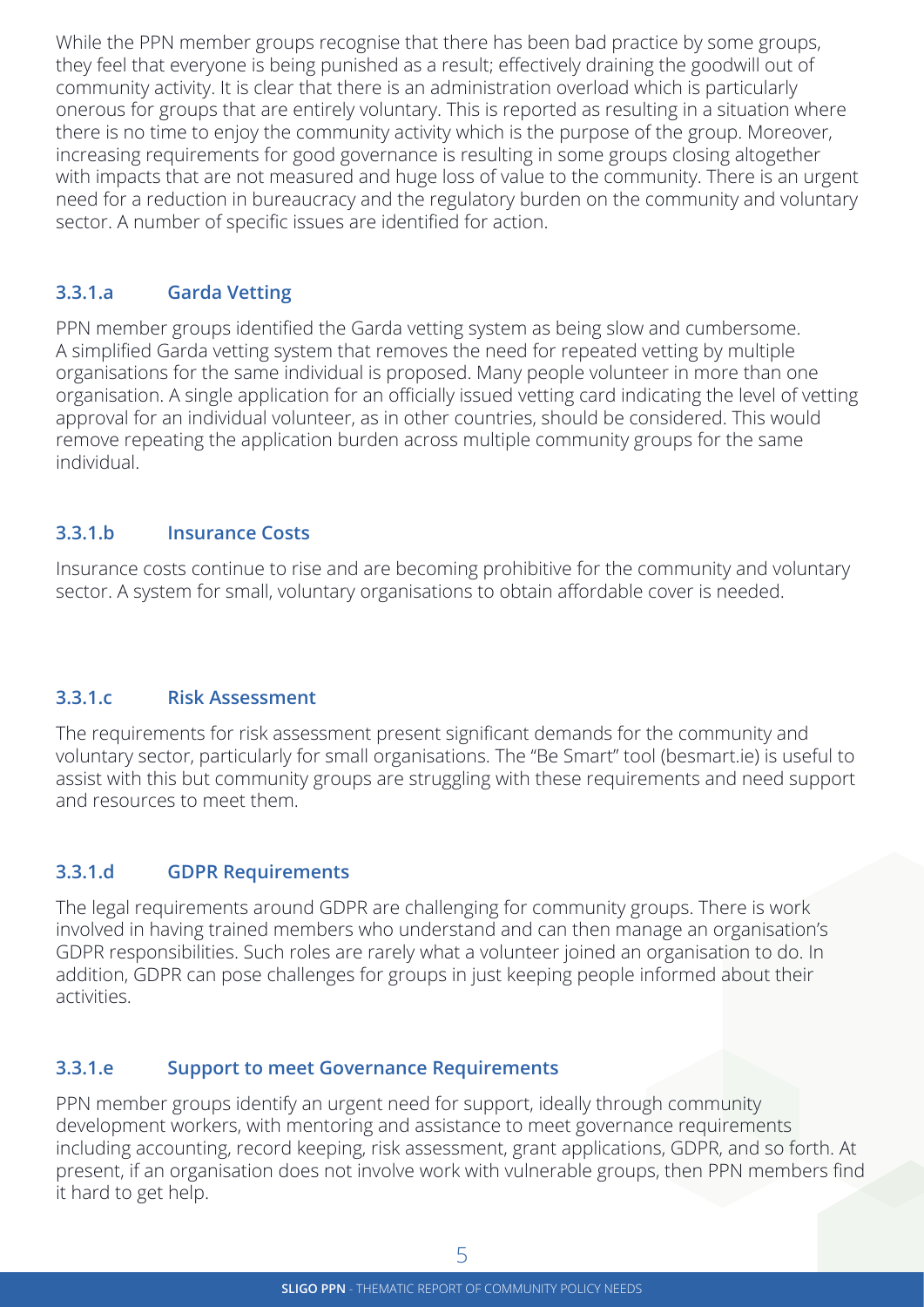#### **3.3.2 Grants and funding**

The PPN is clear that the community and voluntary sector delivers an enormous amount of important community services and benefits with very little financial support. The sector achieves excellent value for the funding it receives. Lack of funding is becoming critical for many groups and the PPN believes that financial support needs to be significantly increased. This includes funding that can be used to meet professional fees that are often required for groups to meet requirements for good governance. In addition, there should be resources available to address barriers to active participation. One of these would be funding to pay volunteer expenses.

#### **3.3.2.a Funds Available**

While it is acknowledged that there are a wide number of grants available to a range of community organisations, the requirements to be eligible or meet application criteria are often far too complex or demanding, particularly for smaller groups. In addition, the amounts available are often relatively low, with limited funds being thinly spread across numerous groups. In some instances applicants may be told that funds have run out, so that while they are eligible and have put the work into the application, they receive nothing.

A need for funds to be made available to organisations throughout the whole of the County in both rural and urban areas is identified. It was also noted that funding needs to be made available for investment in groups focused on invisible disabilities.

#### **3.3.2.b Funding Conditions**

Often the conditions attached to grant schemes are unrealistic for the community and voluntary sector. Flexibility is seen as extremely important in funding available to this sector. Many schemes are too restrictive and the PPN is seeking reduced requirements for levels of match funding and the frontloading of grants, as many groups do not have capital to initiate projects and pay invoices before claiming awarded grant monies.

Groups often experience significant delays in receiving funds awarded, despite having successfully completed multiple pages of detailed applications that have clearly met the required criteria. Where funding is to be paid on completion of work, it is vital that there is a fast turnaround from project completion to payment; grants must be paid over promptly to enable community groups to function. Otherwise they can create genuine difficulties for the viability of organisations.

#### **3.3.2.c Application Process**

There is considerable overlap in information required across applications for different funds and frequent repetition of data to be entered by organisations. This is also generally repeated annually and involves considerable work for a community organisation. Larger groups with paid staff may be better equipped to do this, while smaller groups may not have the level of expertise required. PPN member groups want to see a simplified and co-ordinated application process for grants which are currently overly cumbersome for the funds available. Suggested changes include online forms that can be rolled over from year to year to save repeated entry of core data about the organisations (name, address, office bearers, purpose, etc.) and be adapted as necessary. An extension of this would be where that core data element for an organisation can be shared between different grants or funds so that it does not have to be re-entered for each. This is critical to assist community and voluntary organisations to access funding available. Support and assistance with applications is also needed by community and voluntary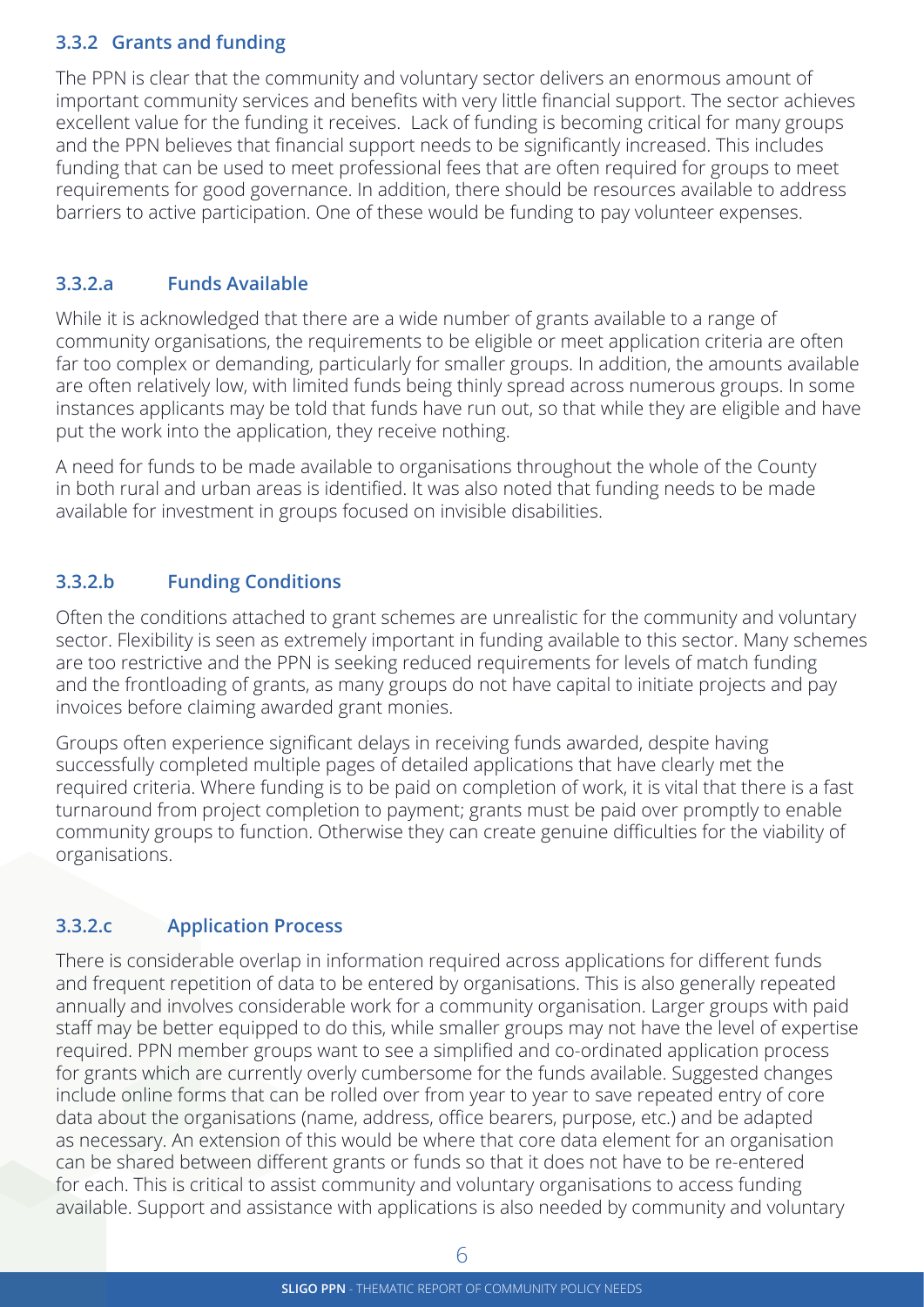organisations.

Once a funding application deadline closes, there should be a limited period for responses to be made (say 3-4 weeks). Straightforward and streamlined requirements are needed for drawing down of grants that are awarded as this may otherwise prevent groups who need funding from accessing it.

#### **3.3.2.d Support with Applications**

Well-written applications are more successful in securing funding. While application requirements remain as complex and lengthy as they are, the PPN recognises the need for skilled supports to assist community groups with expertise in filling out applications.

#### **3.3.2.e LEADER funding**

Sligo Leader Partnership's grant process is particularly difficult and, in many cases, not possible for community and voluntary organisations to access. The application process needs to be less cumbersome and include consistent criteria. For those organisations that have applied for funding, the experience is that the process is far slower since the County Council took over the partnership and there is a real sense of disillusionment resulting from applicants receiving responses that there are no funds available.

#### **3.3.3 Volunteering**

The PPN sees volunteering as a means of encouraging greater involvement in one's community and creating many benefits for the volunteer, those they volunteer with and for, and for the wider community and environment. The PPN wants to see volunteering properly valued which can be achieved in many ways from acknowledgement and recognition to financial credits.

#### **3.3.3.a Recruiting Volunteers**

There are very significant challenges for community and voluntary groups in recruiting volunteers, committee members and directors for boards. There is also a clear challenge in securing successful generational transfer of community groups and often the work falls to a core groups continuously, sometimes across more than one groups.

Organisations need support to engage and communicate, particularly with young people, and to find ways in which they can contribute and that are rewarding for them. Ideas including short video communications, schools initiatives, and volunteer fairs need to be explored.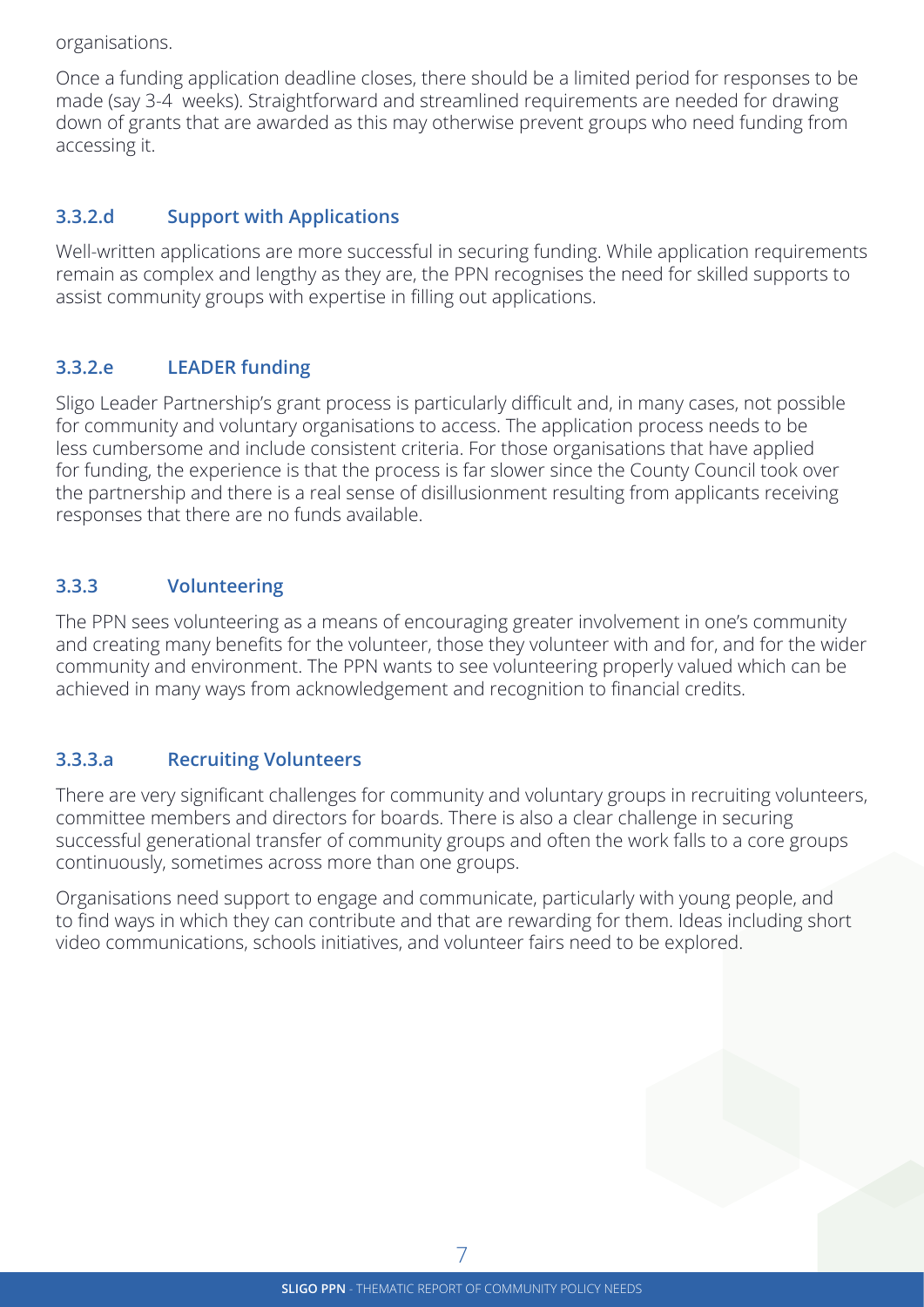# 3.4 Tailored community supports

The PPN knows that there is good networking and a collaborative approach amongst community groups. Nonetheless, however committed volunteers may be, they cannot take on everything and they need additional supports.

Many of the local voluntary organisations that provide such important services and supports to communities are burdened with governance, administration and other requirements which can threaten their long-term sustainability. In addition, they need to be involved in the integrated planning that is required for community wellbeing; including around housing, health and mental health services, education and economic development. These groups, such as Sligo Sanctuary Runners, provide some of the most essential supports to people on the margins of our communities.

This illustrates the considerable work done by groups beyond their basic function and the PPN is clear that additional community development workers should be provided based within community settings to support community groups.

In addition, the PPN has noted a number of supports that need to be provided and tailored specifically to groups within the community.

#### **3.4.1 Support for Families**

Support for families with parenting, childcare, and affordable activities should all be provided within the community throughout the County:

- Parent/ carer and toddler groups to provide support and social outlets to parents and young children;
- Affordable, accessible and high quality childcare places and afterschool clubs that enable parents, particularly women, to get involved in work, the community, policy making, etc.;
- Kids play areas, indoors and/or outdoors and recreational opportunities;
- A new library, where it is comfortable to read or study, and with space for parenting programmes, access visits, parenting support, possibly incorporating/ co-located with the Family Resource Centre;

#### **3.4.2 Support for Youth**

We need to value and respect the voices of children and young people in a "real" way. This should be started with the adoption of local youth participation guidelines by the County Council and other statutory agencies operating in Sligo, which can be found on the Children and Young Peoples' Services Committee (CYPSC) website. In addition, a citizen's assembly at County level for young people to liaise with the County Council is suggested.

There are currently only very limited free or affordable recreational opportunities for children and young people. A variety of venues and activities are needed throughout the County; from kids play areas to drama, music and volunteering opportunities. Volunteers working with young people and local youth groups all need additional support and assistance to become selfsustaining. Young people can also benefit from initiatives that develop skills in communication and co-operation and other areas (as can all age groups).

It is important for their wellbeing that young people feel welcome and can participate within their community. Discount schemes or affordable options for students should be introduced wherever possible.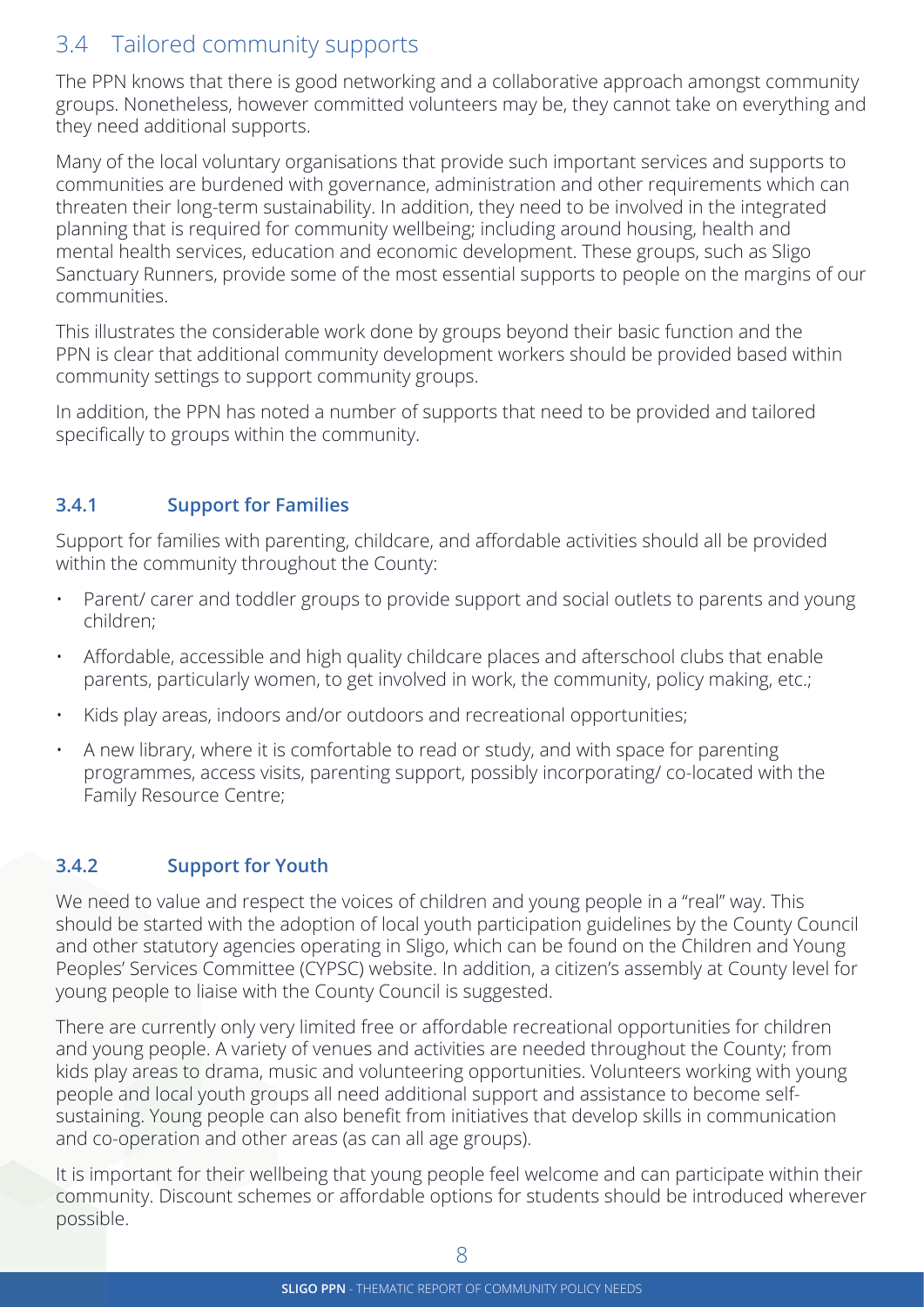There is specific concern that young people's mental health needs are not being recognised or met in Sligo. These need to be understood and appropriate, accessible services provided to support them to be well.

Students in the Institute of Technology need to be better connected to Sligo town with safer pedestrian and regular public transport options. They need assistance to find part-time work to support their studies and the provision of adequate, up-to-date, library services.

#### **3.4.3 Support for people with disabilities**

#### **Understanding & Advocacy**

People who do not have mobility difficulties do not think about the challenges that face people who do. There needs to be a wider understanding and thoughtfulness across society which would help ensure problems, particularly with access, are minimised either by careful design and construction or conscious behaviour to prevent issues arising. This would create greater equality and benefit everyone.

Continuing initiatives to raise awareness and understanding are important, such as the Make Way Day (Disability Federation of Ireland) and Back in 5 (IWA), as is having advocacy groups that can engage and contribute knowledge and expertise.

#### **Access**

Being able to access places indoors or outdoors, and activities that they want to take part in, when they want is taken for granted by most people. People in wheelchairs, of which there are different types, must plan ahead and cannot confidently assume that access will be possible for them. This creates work in advance to find out if access is available, to plan journeys and activities, leaving nothing to chance. There is also always the risk that circumstances will change; some new obstacle appear on a narrow pavement that disrupts a planned outing or activity. The challenges involved generally mean more limited choices for people using wheelchairs; to reach destinations, access spaces and buildings, and so on.

#### **Transport:**

Accessible community transport, particularly across rural areas, to enable access services in the city is essential to address isolation. For clients that do not drive themselves, they have to rely on others to provide transport where there is no suitable public transport. This has a huge impact on people's ability to make their own choices about where and when they travel. It was stressed that accessible transport services across the West of Ireland would generate a positive impact for the wide community and economy (for example tourism).

At present bus services are poor and vehicles are generally not appropriate for wheelchair users. An example was given of Expressway service where the buses are accessible but require the paths and curbs to be adapted to function and enable wheelchair users to board via the lifts. Bus Eireann has an agreement with the Local Authority to make these adaptations but the work has not been carried out. This means that the buses cannot be accessed by people using wheelchairs.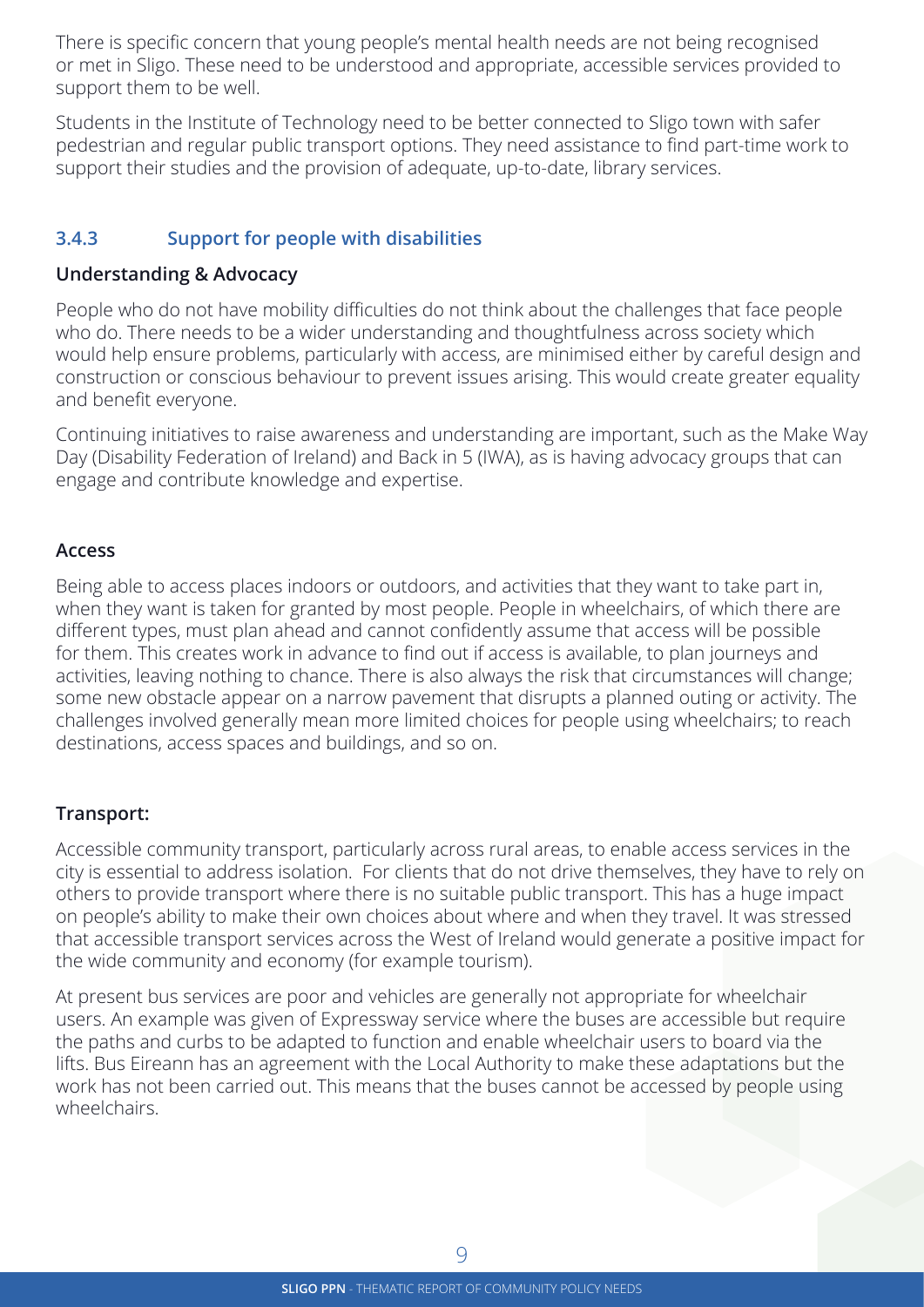#### **Parking:**

For wheelchair users travelling in cars it was pointed out that parking for disabled drivers is often located at a significant distance from shops and services, which exacerbates the problems of navigating pavements and the route from the parking to the destination and shows no appreciation for the challenges of trying to carry an significant purchases. If cars are parked in order to enable people with mobility issues access to services, but not strictly in accordance with parking regulations, they are ticketed despite displaying a blue badge.

#### **Public spaces – safe and accessible:**

Challenges for people in wheelchairs and with mobility difficulties to navigate towns and villages are not well understood by others, for example the problems presented by broken pavements, or steep slopes/hills that have to be avoided. Provision that is made, such as dropped kerbs, are often not consistent or joined up i.e. with a corresponding dropped kerb across the street. It is essential that pavements are made accessible and safe for users. There appears to be no understanding amongst those responsible for design and maintenance of public spaces of the dangers for those using wheelchairs or will mobility difficulties. One example is the provision of parking spaces for people with disabilities on streets on hills in Sligo which it is hazardous or impossible for people in wheelchairs to use. Another is problem of certain textures of pavements and the changes from one material type to another, uneven surfaces and pot holes, for people will visual impairment and mobility issues.

It was suggested that a group of people with a range of different disabilities could be invited to work with local engineers to develop their appreciation of the challenges faced by people with mobility difficulties, and to ensure funds available are used wisely to maximise accessibility. An example of where such a group did a walk around with the town engineer in Carrick on Shannon was given.

The IWA has recently published revised access guidelines for engineers and it is recommended that this become required reading and reference for Local Authorities and developers.

#### **Litter management:**

Litter creates a real impediment for access by people with mobility issues and needs to be eradicated. (see 3.16 below).

#### **More accessible opportunities:**

There was a general desire that more activities be made accessible, for example bowling.

Good access to churches is important to allow wheelchair users to worship and express their faith, and not to feel restricted or excluded.

It was recognised that there is presently limited provision for wheelchairs users at the popular Hawks Well Theatre but such venues need increased capacity for such patrons, particularly since attendance often involves considerable organisation and pre-planning that is typically arranged by groups that involve more people keen to attend than there is space to accommodate. This example also illustrates the point that there is often separate access points provided for people with impaired mobility, sometimes to the side or rear of premises and these may still requiring special assistance or attendance. This can make wheelchair users and those with other mobility challenges feel like second class citizens; there should be 1 door for everyone.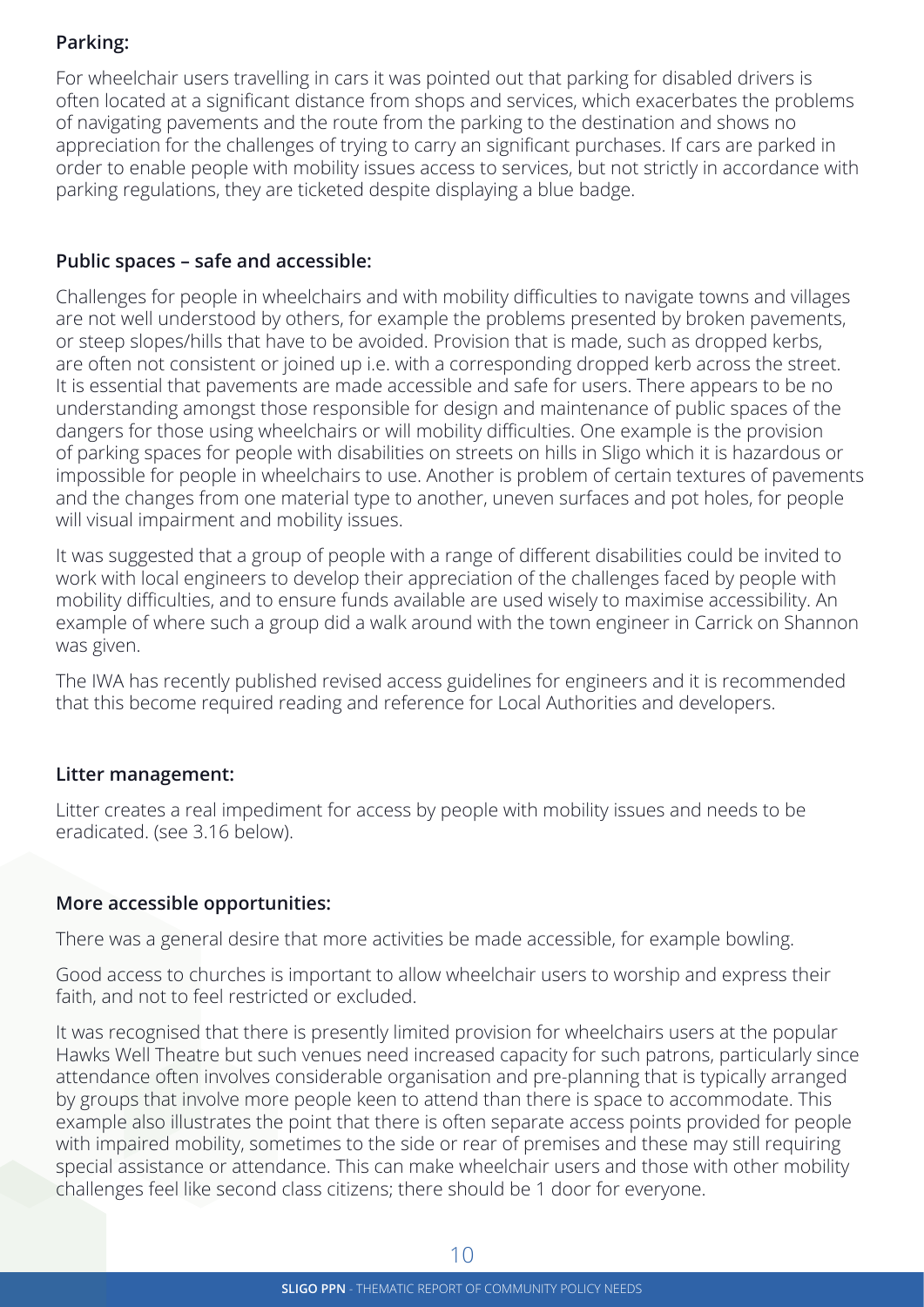Accessibility audits, involving people with disabilities need to be carried out to identify problems like the step into the children's library, heavy doors and other challenges for people with disabilities that can be addressed.

Similarly, health and safety and risk assessments are needed as part of planning requirements for concerts and other events, to ensure ease of access to community events.

It was suggested that organisations such as the IWA and others such as the Centre for Independent Living could act as venues for example during festivals. This would enable clients have better access to events but also encourage others to become familiar with these locations and support greater inclusivity. (See "Community Interaction" below.)

In addition, fully wheelchair accessible accommodation in attractive destinations (e.g. at the coastal) to cater for holiday makers using wheelchairs would be much appreciated. Full access to other recreation opportunities such as the Sligo Folk Park is also needed.

#### **Local hub**

Another hub, like the Centre for Independent Living, would mean that more people in local communities could avail of services provided and the space available. Restrictions on space, exacerbated with Covid-19 requirements, means there is limited opportunities for people at present.

It was recognised that it is important to have opportunities to come together and share views, as well as to share information on what is available for people.

#### **Isolation**

The pandemic highlighted the problems of isolation particularly in rural areas, which needs to be addressed.

#### **Community interaction**

The opportunity to introduce others to the IWA and its clients to the wider mixed communities now in Sligo would be appreciated, so that there is shared learning about one another's cultures and day-to-day living experience. It was suggested that this could be done through sharing food and other cultural traditions, perhaps through intercultural weeks and other events to learn about and celebrate diversity in all its forms. This would help foster awareness and understanding between people throughout the County.

#### **Meaningful engagement**

There must be genuine engagement with groups representation people with disabilities, leading to concrete actions that enable them to participate fully in all aspects of life in Sligo. (See 3.7 Local Government below).

#### **3.4.4 Support for Women**

It is often difficult for new people to join existing groups and activities, especially where organisations do not take into account different cultures or experiences. This is particularly important for people who are new to the County and women coming to Sligo for the first time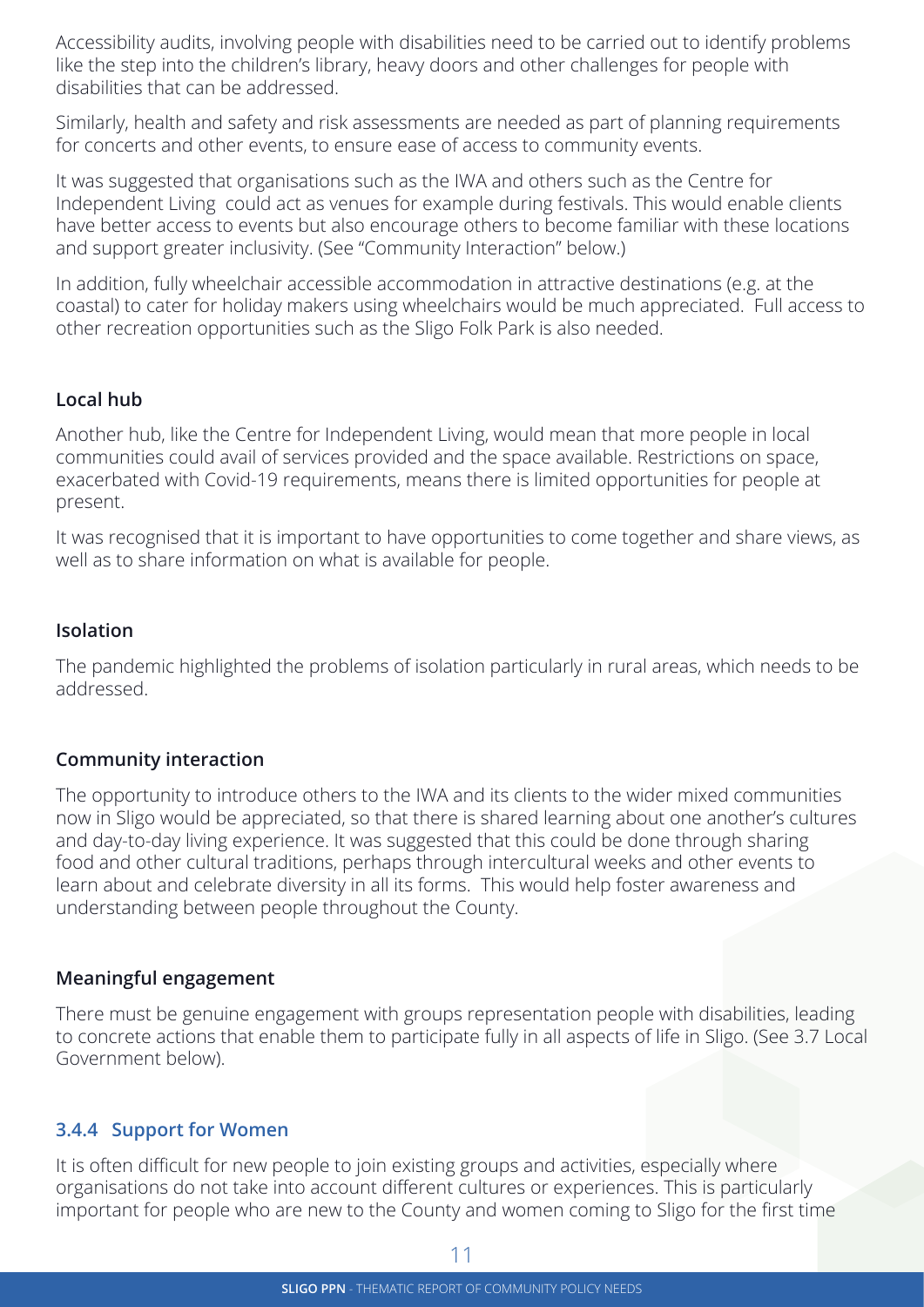specifically identify a need for regular opportunities to meet with others around both social and practical activities to make friends and build a social network.

Greater opportunities and flexible arrangements to accommodate women in employment and as public representatives are needed in Sligo, with equal pay assured for women. Supports, particularly childcare, for women to access training and education are needed and also for them to develop social enterprise opportunities.

There is a clear need for a dedicated women's health centre in Sligo (see 3.14.1.a).

#### **3.4.5 Support for Older People**

Initiatives that support older people are important and should be expanded to enable them to live independently where they wish, to enable them to stay engaged in the community, and to support intergenerational interactions.

#### **3.4.6 Support for Carers**

Carers of all ages require to be recognised and supported in Sligo, particularly through the provision of adequate respite services.

#### **3.4.7 Support for Men**

Social groups and support activities for men should be supported.

# 3.5 Inclusion and awareness

#### **3.5.1 Including all People of all Cultures**

It can be hard for people to fit in if you live in Sligo but weren't born here. There are friendly, welcoming and inclusive people here but migrants continue to experience a lot of unintentional racism. Positive initiatives are needed that prepare communities to welcome people newly arriving in the area, that challenge fake news and fear about people with different traditions, and illustrate how such people from other cultures can contribute positively here.

There are fantastic, inclusive initiatives that welcome people here, such as the Sligo Sanctuary Runners, the Migrant Women's Workshop and the Sligo Intercultural Project Craft Mornings, but more are needed and involvement of the wider community is important. Opportunities for social activities are needed and people from all cultures and age groups should be encouraged and invited to get involved in volunteering.

Practical supports are needed, for example translation services for key documents e.g. Child First training, English language classes, and a one-stop shop where new residents can access information.

PPN member groups want Sligo to be a place where no-one feels like an outcast or experiences racism. We want to be a community that respects differences and to see real opportunities to celebrate the different cultures that we have here and build relationships between them. This includes recognising and preserving the positives of our church communities.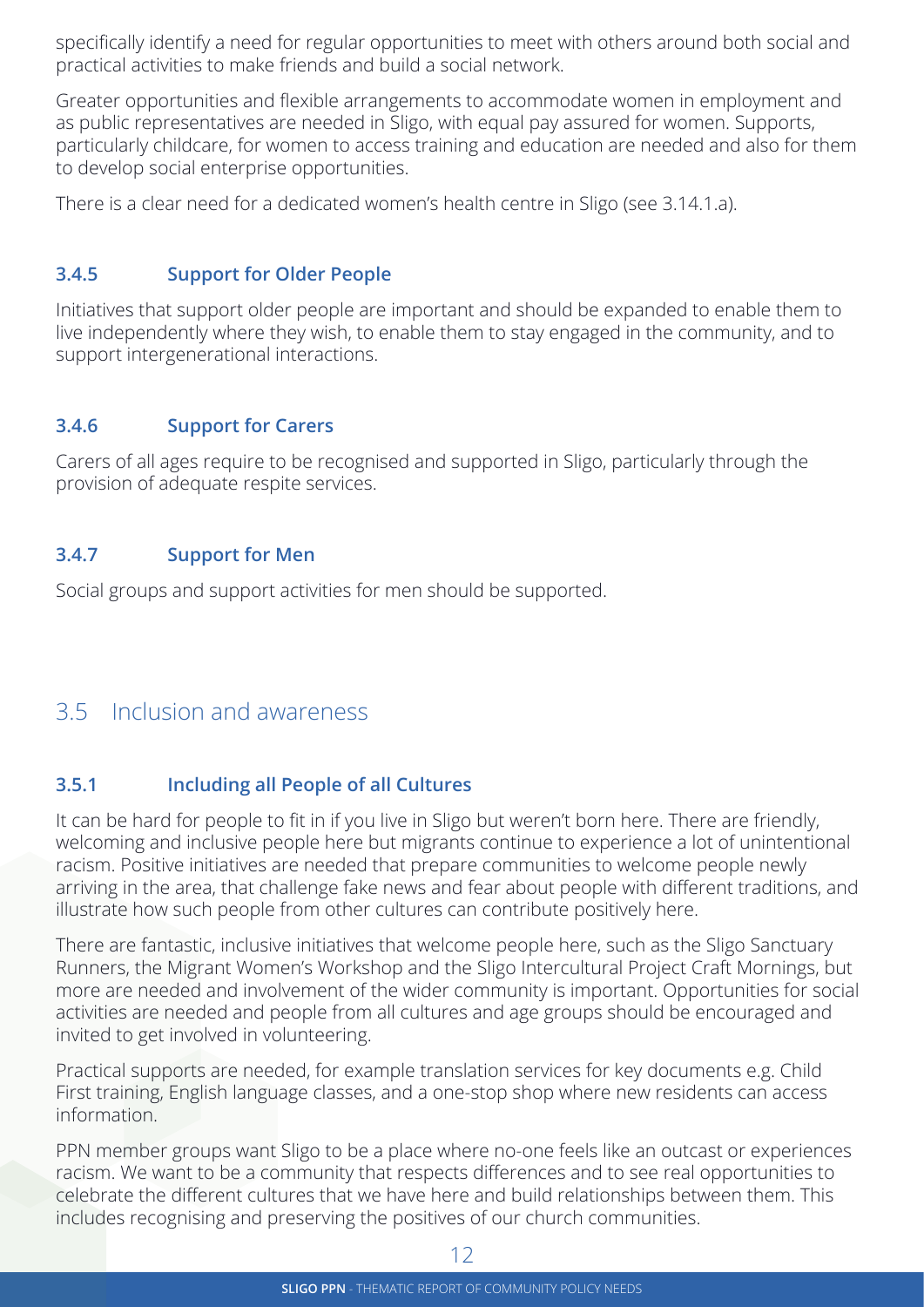#### **3.5.2 Including People with Disabilities**

There is a need to increase awareness and understanding around disabilities, invisible or unseen illness and disabilities and the challenges these present.

Sligo needs to improve provision of ramps for accessibility in all towns and villages.

# 3.6 Landscape, History & Heritage

We need to preserve, protect and promote our wonderful landscape, archaeological and heritage sites. Work is needed to understand more of Sligo's history in a modern context and we wish to see appropriate development of heritage sites and museums including Sligo town, gaol, the Streedagh Armada wreck site, etc. A network of organised tour guides to enhance visitor experience to these locations is needed.

A review of listed buildings in the County is needed; many properties are not looked after because of the expense associated with requirements for works conducted on listed structures. Options to support preservation of these buildings should be explored.

We need harmonious planning that brings together old and new elements of our towns, which prioritises and actively supports the re-use/ repurposing and maintenance of existing buildings that add character to our streetscapes.

Our cultural facilities are important and need to be maintained and developed (for example, theatres)

# 3.7 Local Authority

PPN member groups identify a need for the County Council to operate more transparently and accountably, ensuring it communicate its decisions to everyone. It is important that the County Council addresses the gap that people identify between themselves and local government through a genuine social contract with citizens, including young people and those who are new to the area, and includes them meaningfully in decision-making around issues that affect them. This is vital to build trust that is currently lacking between members of the community and those in positions of responsibility within the County Council. There is also concern that continuing professional development is required for all Council staff.

#### **3.7.1 Elected Representatives**

Elected representatives need to reflect more accurately the community of people within Sligo. Support should be provided for more diverse candidates to run for election, for example through provision of affordable childcare. In addition, elected representatives need to make it their business to engage with young people, understand their issues and recognise that they need to consider the long-term interests of future generations in their decision-making. Elected representatives also need to work harder to earn the trust of citizens.

#### **3.7.2 Consultation and Participation**

The County Council needs to improve its communications with citizens, consult more closely and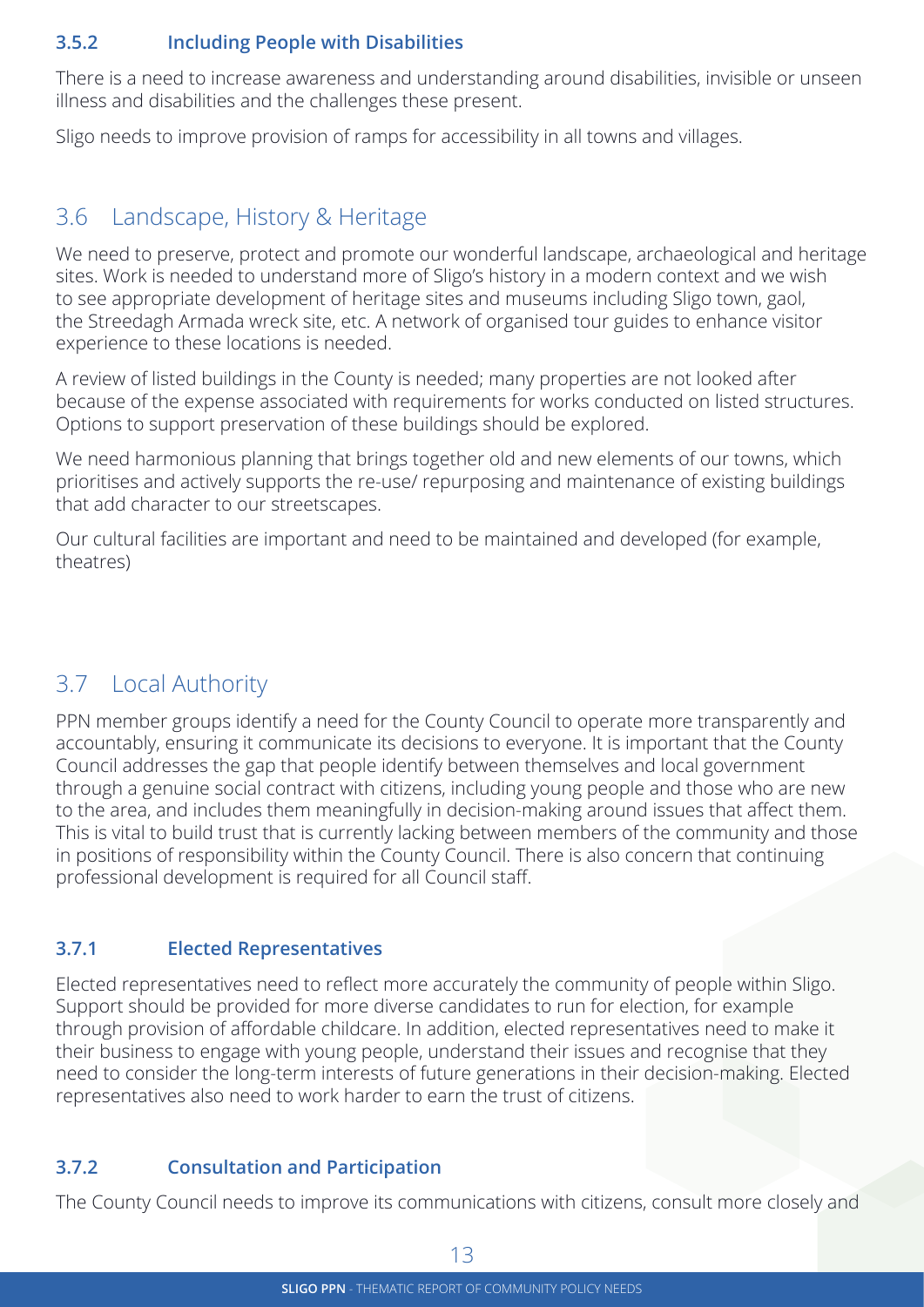listen to the inputs they receive. The community in Sligo is looking for genuine participation in local democracy. In particular, it is vital that engagement with groups representing people with disabilities by all groups and agencies such as the County Council is not tokenistic but leads to concrete action and financial investment, with a clear recognition of the benefits for wider society from this.

#### **3.7.3 Planning**

The Council needs to be proactive about integrated planning (see 3.2 above) for homes, infrastructure, and services in Sligo and doing this in a partnership with local communities. In this way, Sligo County Council need to address the derelict appearance of Sligo town, ensure that unoccupied houses in Sligo are taken over or otherwise made available for use, sympathetic recreational areas and opportunities are developed, and provide attractive and serviceable public realm areas that contribute to a pleasant experience for residents and visitors.

#### **3.7.4 Services**

Sligo County Council needs to address the outdated libraries in the County, to provide peaceful, comfortable and attractive places to read and study, with good internet connections. It also needs to provide more public meetings rooms, at low or no cost.

In public areas, the Council should provide and maintain accessible, clean public toilets, and street furniture (rubbish bins, seating, water refill points, etc.) that makes it easier for people to navigate and enjoy these spaces. It is essential that the County Council acts to prevent parking on pavements that make it impossible for wheelchairs and pushchairs to use footpaths. Concessionary parking spaces should be provided around town for older citizens.

Public transport throughout the County is seen as poor and initiatives to improve this are needed to provide access to work, services and amenities, to reduce isolation across all age cohorts and improve connectedness through sustainable transport options. The Local Authority should seek to develop and support this system.

# 3.8 Community spaces and facilities

#### **3.8.1 Dedicated Community Facilities**

Sligo has an inadequate supply of shared community meetings spaces. Across the County there is a need for dedicated accessible, fully serviced community facilities at low or not cost; for work spaces, co-learning, that are multi-purpose, flexible spaces which are sustainable. Many of these could be provided through community hubs in rural areas, and those that are affected by social and economic deprivation, where classes, social and recreational activities can be provided for all ages and abilities.

These spaces are vital to support community engagement and encourage people to become more involved. They need to be available, accessible and flexible for use at different times, by different groups and for a wide variety of purposes. They should be of good quality and wellmaintained to reflect the value placed on the important work of the community sector across the County.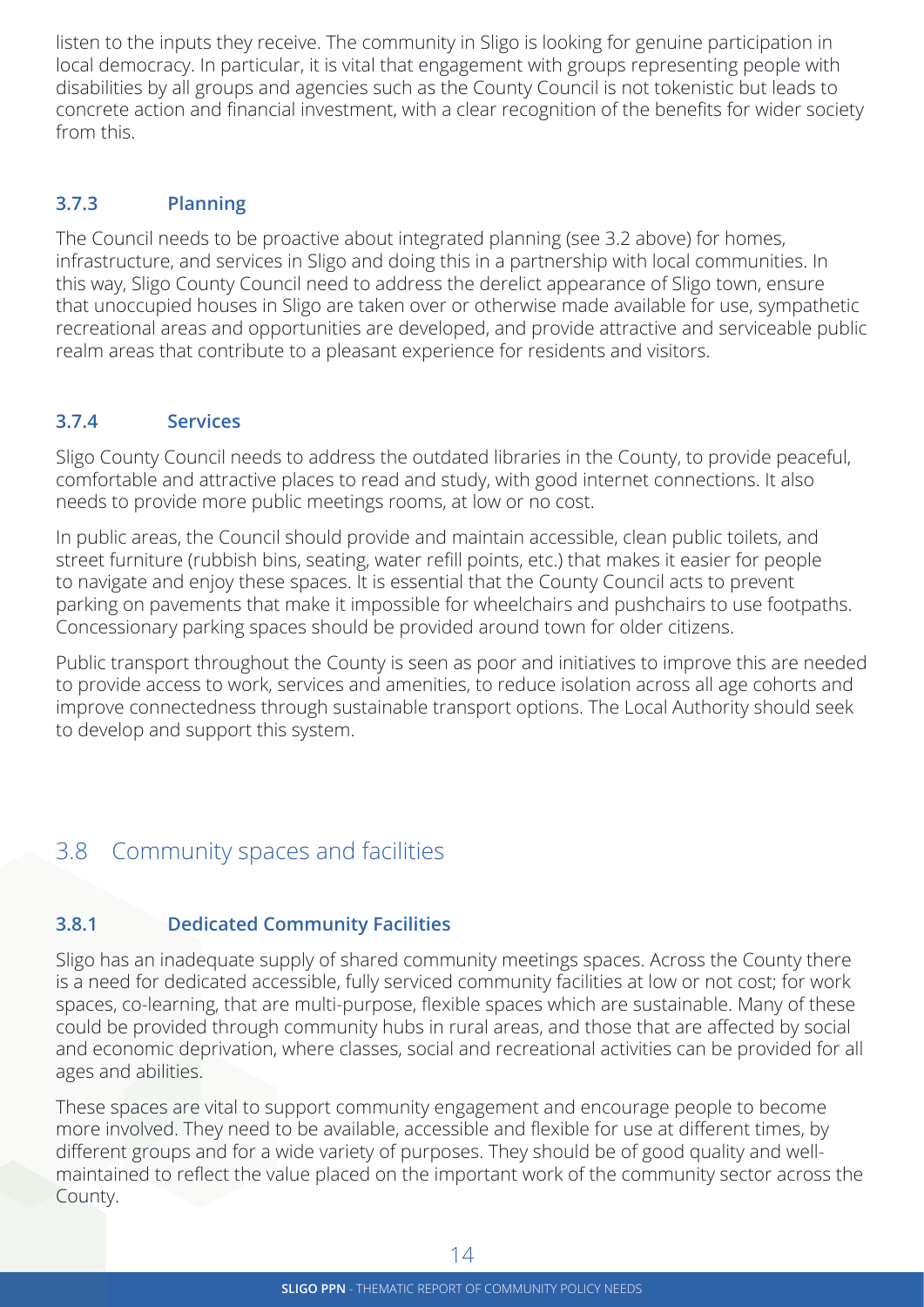A specific need is identified for a purpose-built Sligo Family Resource Centre, perhaps in the Connaghton Road car park, to allow them to adequately deal with the needs of the most vulnerable groups in Sligo.

#### **3.8.2 Public Realm**

Provision of facilities, street furniture and services in public realm areas needs to be improved; with clean and accessible public toilets, seating on footpaths provided but that do not impair movement of wheelchairs or buggies, water refill points, and so forth.

#### **3.8.3 Recreation**

Recreational facilities also need to be provided or upgraded so that there are safe footpaths, cycle paths, coastal swimming facilities (e.g. at Rosses point), as well as development of a skate park, bowling alley and swimming pool.

# 3.9 Housing

We need a variety of house types within communities throughout the County to allow for households down-sizing or trading up as needed within the same area and for a variety of income groups. Such a mix will support an inclusive community, improving integration and counteracting isolation. This includes affordable and accessible homes to rent and buy, as well as good quality social housing that is well-maintained. There should also be sheltered housing provided in community settings. Planning and housing development needs to ensure the timely provision of infrastructure and services necessary to support communities; schools, transport, shops, recreation, etc.

A range of different models can support achieving this goal of a rich diverse community including co-housing, co-working and co-learning that allow fully integrated communities with the very young to the elderly including people with different cultures and abilities, living close to one another; handing down skills and trades, supporting neighbourhoods, sustainable communities, resource use, managing waste together, with strong community bonds that make them resilient in a crisis.

A variety of schemes need to be introduced to ensure that homes are affordable.

Everyone is Sligo should have a suitable home and the Council should ensure that derelict or abandoned buildings are put back into use to provide a variety of housing options. Mixed use, where commercial units on the ground floor have flexible, affordable accommodation above should be encouraged to retain life in commercial centres and provide a variety of accommodation. Planning should ensure future proofed building design wherever possible to create the opportunity for adaptation as family/ household needs change.

People need to be encouraged to live in small towns and villages, redevelop houses as needed and enabled to develop accommodation alongside small businesses.

Opportunities for education, training and learning about DIY (Do-it-yourself) is important to enable people to adapt and create better spaces for themselves.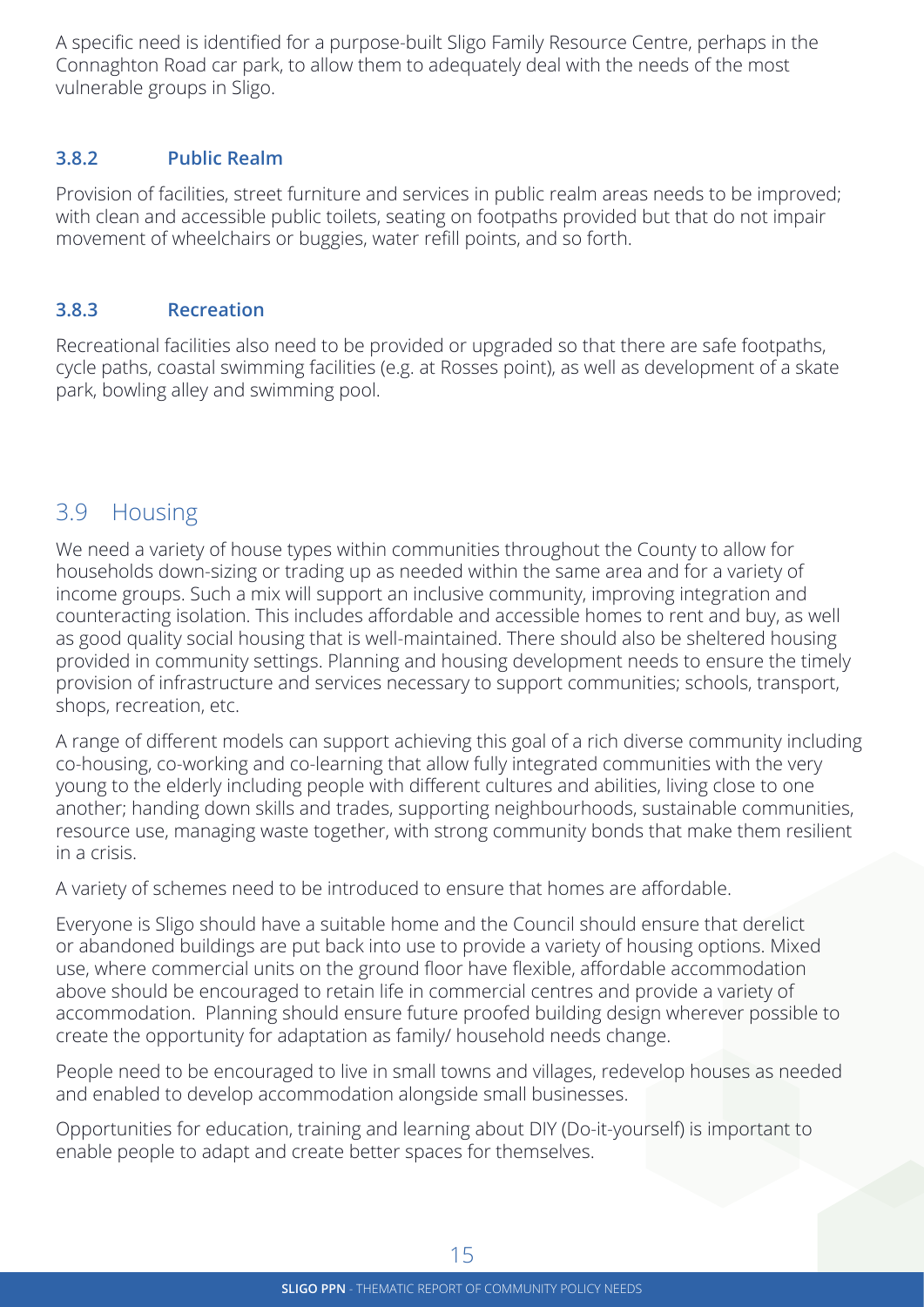# 3.10 Infrastructure

A number of different infrastructure elements are identified as requiring attention in Sligo:

- Sligo needs to be better served with well-maintained transport infrastructure and connections throughout the County, for public and independent travel.
- County-wide fast and reliable broadband access is needed throughout the County.
- Management of waste from food businesses needs to be improved.
- Green infrastructure\* needs to be developed.

\* Green infrastructure is "a strategically planned network of natural and semi-natural areas with other environmental features designed and managed to deliver a wide range of ecosystem services in both rural and urban settings." (European Commission, 2013a, Green Infrastructure (GI) — Enhancing Europe's Natural Capital - COM(2013) 149)

#### **Broadband**

The cross-community benefits of high quality, reliable broadband services are widespread; enabling jobs and sustaining communities and activities in rural areas. It was felt that this infrastructure is important for choice and democracy, supporting remote working and increased activity across the County. It also represents opportunities for people with disabilities to engage and contribute in all aspects of life.

# 3.11 Safety

While the County is recognised as a largely safe place, a number of significant safety concerns exist.

#### **3.11.1 Safety at Night**

Night-time culture in Sligo, when mixed with alcohol and substance misuse, can be very intimidating. In this context there is an issue with sexual harassment and assault in bars and nightclubs, with unwelcome comments and touching becoming commonplace. A number of responses are sought to this;

- a night-time venue and activities that don't focus on alcohol are needed;
- universal sign-up by venues to the "Ask for Angela" initiative, and widespread awareness of this support for people who feel threatened;
- increased Gardaí and security on the streets at night.

#### **3.11.2 Community Safety**

Support for active Community Alert schemes throughout the County is needed.

#### **3.11.3 Zero Tolerance**

Initiatives that promote a zero tolerance response to unacceptable behaviour, whether racism, nuisance, sexual abuse are needed.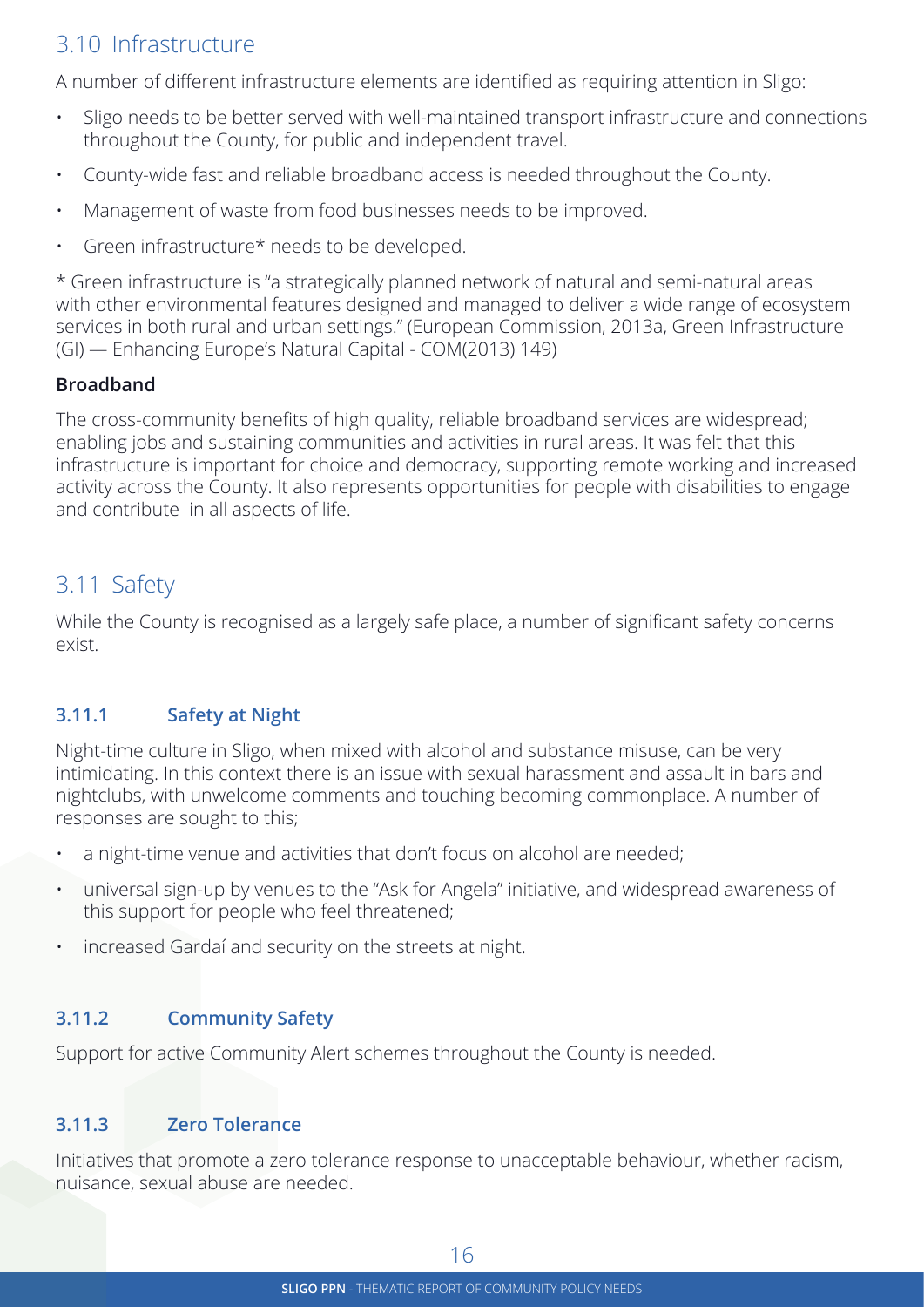#### **3.11.4 Safe Independent Travel**

Investment is required to ensure that people can walk and cycle safely to school, work or college. This includes successful management of excessive speed by vehicles on our roads.

# 3.12 Transport

Across and between all transport modes, better connections are needed with appropriate infrastructure and facilities (e.g. bus stops, bike parks, electric car charging points, parking). Sligo also needs to have good links to major cities and airports.

#### **3.12.1 Public transport**

Public transport networks and services are inadequate. There is negligible public transport outside Sligo town. The experience of public transport in the County is that the service is irregular and unreliable.

Public transport is seen as essential to combat isolation and allow people, especially in rural areas, to participate and engage in all aspects of life within the County.

#### **3.12.1.a Bus services**

More bus routes, Rural Link and rural lift services are needed throughout the County, between towns and particularly in rural areas to "allow people to be part of things" across all age groups. Improved networks, connectivity, expanded services and responsive scheduling is needed to connect people with services; enable travel to work; movement around the County to visit family, friends and amenities; to shop; and for recreation, including attending night-time events.

Public transport needs to be low or no cost and consistently reliable. Frequent services across a comprehensive network with good connectivity should enable people to choose to take public transport instead of using a car. Improved vehicles and provision of bus stops are necessary to accommodate users and facilitate their use of public transport options.

#### **3.12.1.b Rail services**

Member groups identified the need to address rail infrastructure problems and establish reliable timetables but particularly stressed the problem of the high cost of rail travel.

Improved train services from Sligo to Longford would facilitate commuting. Extensions to the western rail-corridor into Donegal and Galway, including access to Knock airport, are seen as needed to boost local economies; support enterprise and workers, tourism etc.

#### **3.12.2 Independent travel**

#### **3.12.2.a Walking**

The opportunity to walk safely was recognised as important; safe from traffic and on open, welllit and fully accessible pathways. There is a particular need to enable students to walk safely to school or to college.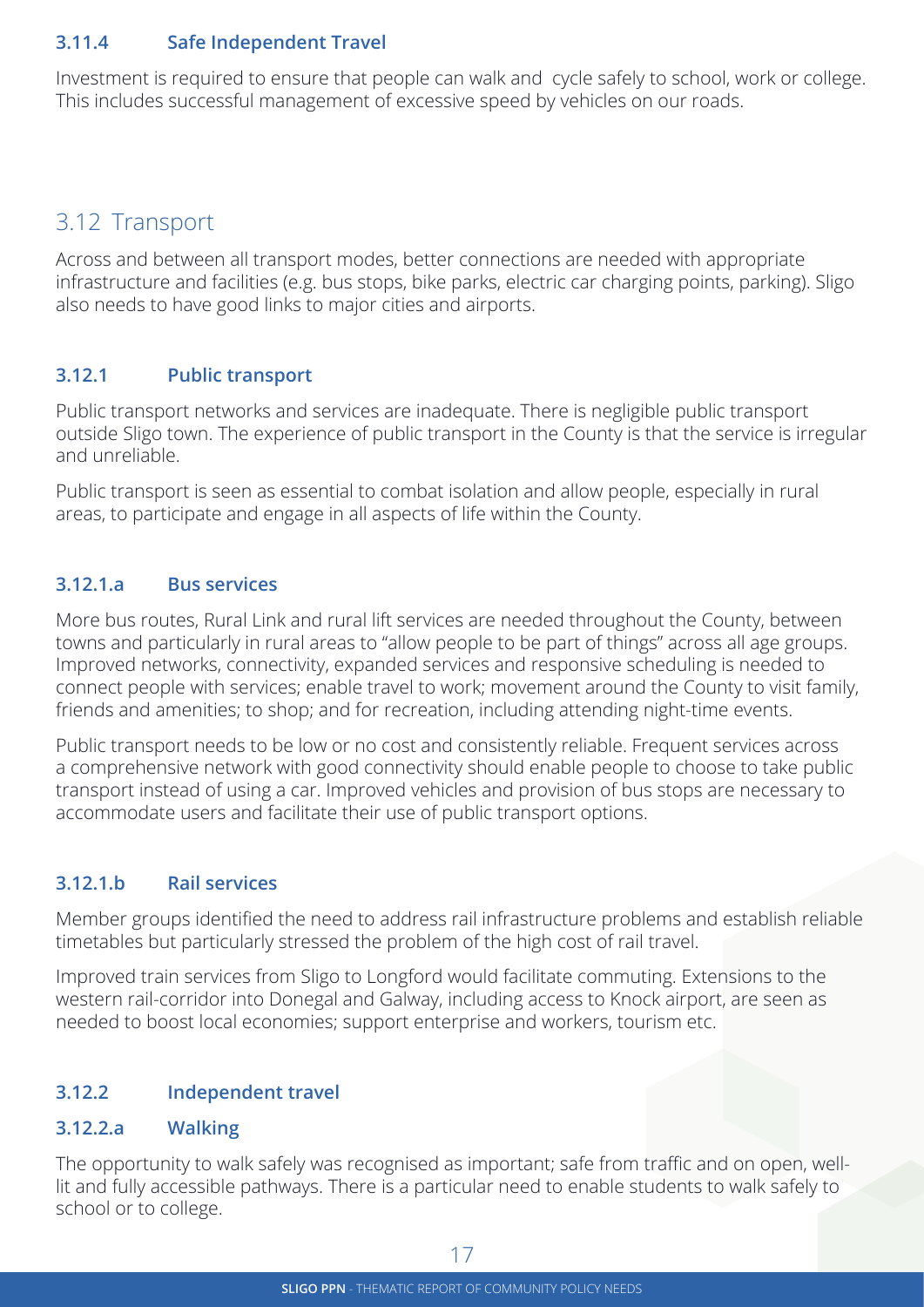Development of greenways for use by local people and tourists was recognised as important and a way to reap widespread benefits; appreciating, valuing and protecting Sligo's wonderful scenery and environment, enabling people to support their health and wellbeing through recreation, and creating positive economic impacts through enhanced visitor numbers

#### **3.12.2.b Cycling**

In many rural areas cycling represents an important opportunity for recreation, exercise and transport. It can help support people's health, wellbeing and connection as well as providing access to services, employment and other recreational activities. However, cycling is hazardous on many rural roads and cycle lanes are needed. As with walking, the opportunity for students to cycle safely to school or to college is identified as particularly important.

Where provided cycle lanes or paths need to be effectively maintained.

Bike trails are needed to provide safe cycling opportunities and for tourism. The Coollaney Bike Trail is a good example.

#### **3.12.3 Cars and parking**

There is need for improved provision of affordable parking spaces, particularly for older people and those with mobility issues, around town. Wider parking spaces are also important. The high cost of parking and stringent fines are seen as disincentives to people coming into town and shopping.

The high cost of insurance and running expenses is a problem for those who rely on a car for transport.

Excessive speed in residential areas is identified as a problem that poses a risk for the safety of all local people but particularly children and the elderly needs to be addressed.

#### **3.12.4 Road infrastructure**

Roads, particularly in rural areas, that are in bad condition and dangerous (e.g. with narrows on bends) represent a hazard to all road users and are intimidating for new and young drivers. These must be repaired, modified where necessary and maintained in good repair.

#### **3.12.5 Greener transport options**

Member groups identified a range of services that are necessary to improve transport sustainability in Sligo:

- Expanded park and ride services will enable more people to join up with and make use of public transport systems;
- Good network of recharging points across the County for electric cars and maps of these kept up-to-date and easily available to support electric car usage;
- An electric vehicle sharing scheme could be introduced;
- Reasonable pricing for transport using an App (like Uber);
- A volunteer "Uber" type community drivers scheme (as in Kerry) .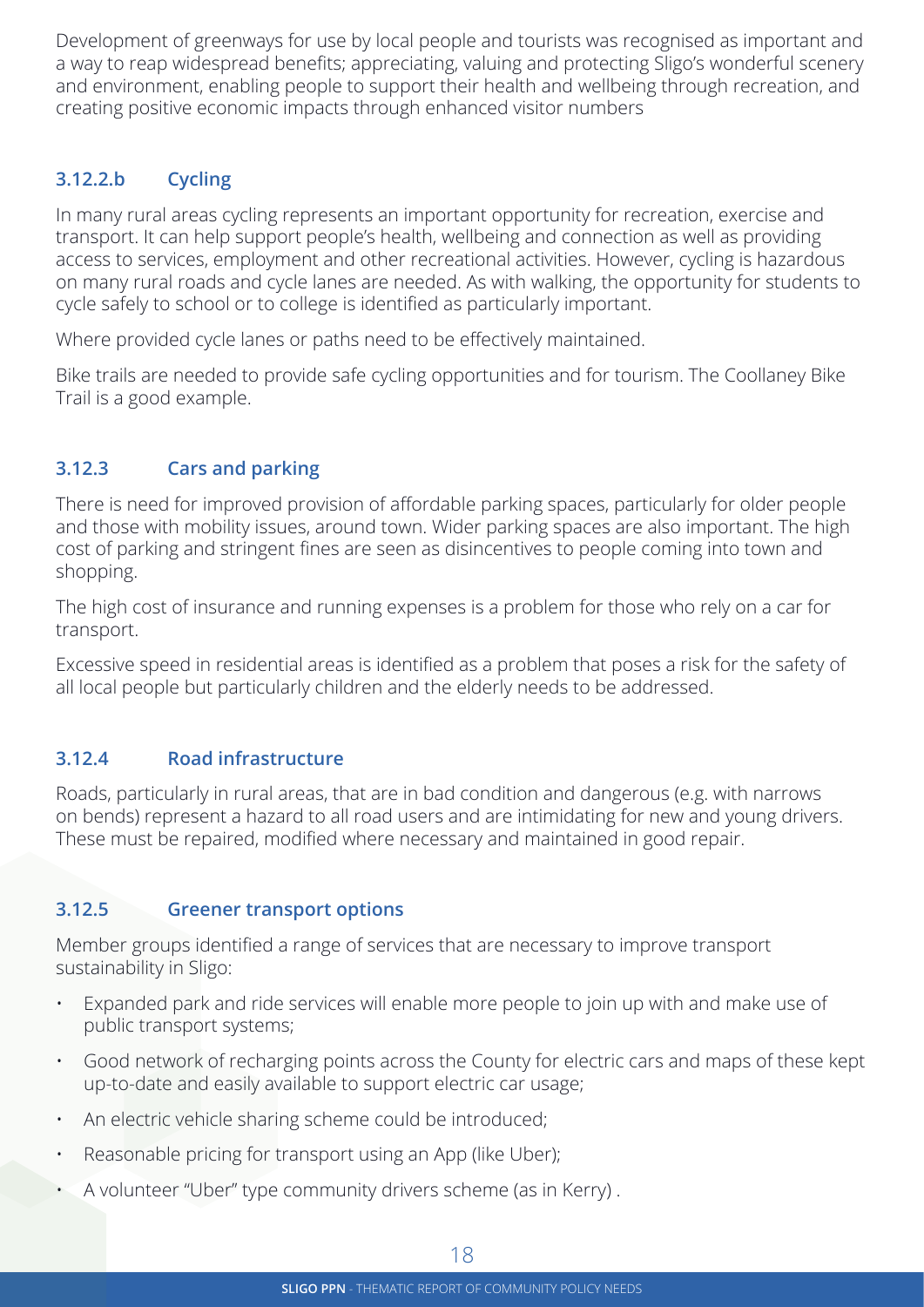#### **3.12.6 Access and transport for people with disabilities**

Being able to access places indoors or outdoors, and activities that they want to take part in, when they want is taken for granted by most people. People in wheelchairs, of which there are different types, must plan ahead and cannot confidently assume that access will be possible for them. This creates work in advance to find out if access is available, to plan journeys and activities, leaving nothing to chance. There is also always the risk that circumstances will change; some new obstacle appear on a narrow pavement that disrupts a planned outing or activity. The challenges involved generally mean more limited choices for people using wheelchairs; to reach destinations, access spaces and buildings, and so on.

#### **Transport:**

Accessible community transport, particularly across rural areas, to enable access services in the city is essential to address isolation. For clients that do not drive themselves, they have to rely on others to provide transport where there is no suitable public transport. This has a huge impact on people's ability to make their own choices about where and when they travel. It was stressed that accessible transport services across the West of Ireland would generate a positive impact for the wide community and economy (for example tourism).

At present bus services are poor and vehicles are generally not appropriate for wheelchair users. An example was given of Expressway service where the buses are accessible but require the paths and curbs to be adapted to function and enable wheelchair users to board via the lifts. Bus Eireann has an agreement with the Local Authority to make these adaptations but the work has not been carried out. This means that the buses cannot be accessed by people using wheelchairs. [I missed the reference Clare gave dated 2016]

#### **Parking:**

For wheelchair users travelling in cars it was pointed out that parking for disabled drivers is often located at a significant distance from shops and services, which exacerbates the problems of navigating pavements and the route from the parking to the destination and shows no appreciation for the challenges of trying to carry an significant purchases. If cars are parked in order to enable people with mobility issues access to services, but not strictly in accordance with parking regulations, they are ticketed despite displaying a blue badge.

#### **Public spaces – safe and accessible:**

Challenges for people in wheelchairs and with mobility difficulties to navigate towns and villages are not well understood by others, for example the problems presented by broken pavements, or steep slopes/hills that have to be avoided. Provision that is made, such as dropped kerbs, are often not consistent or joined up i.e. with a corresponding dropped kerb across the street. It is essential that pavements are made accessible and safe for users. There appears to be no understanding amongst those responsible for design and maintenance of public spaces of the dangers for those using wheelchairs or will mobility difficulties. One example is the provision of parking spaces for people with disabilities on streets on hills in Sligo which it is hazardous or impossible for people in wheelchairs to use. Another is problem of certain textures of pavements and the changes from one material type to another, uneven surfaces and pot holes, for people will visual impairment and mobility issues.

It was suggested that a group of people with a range of different disabilities could be invited to work with local engineers to develop their appreciation of the challenges faced by people with mobility difficulties, and to ensure funds available are used wisely to maximise accessibility. An example of where such a group did a walk around with the town engineer in Carrick on Shannon was given.

The IWA has recently published revised access guidelines for engineers and it is recommended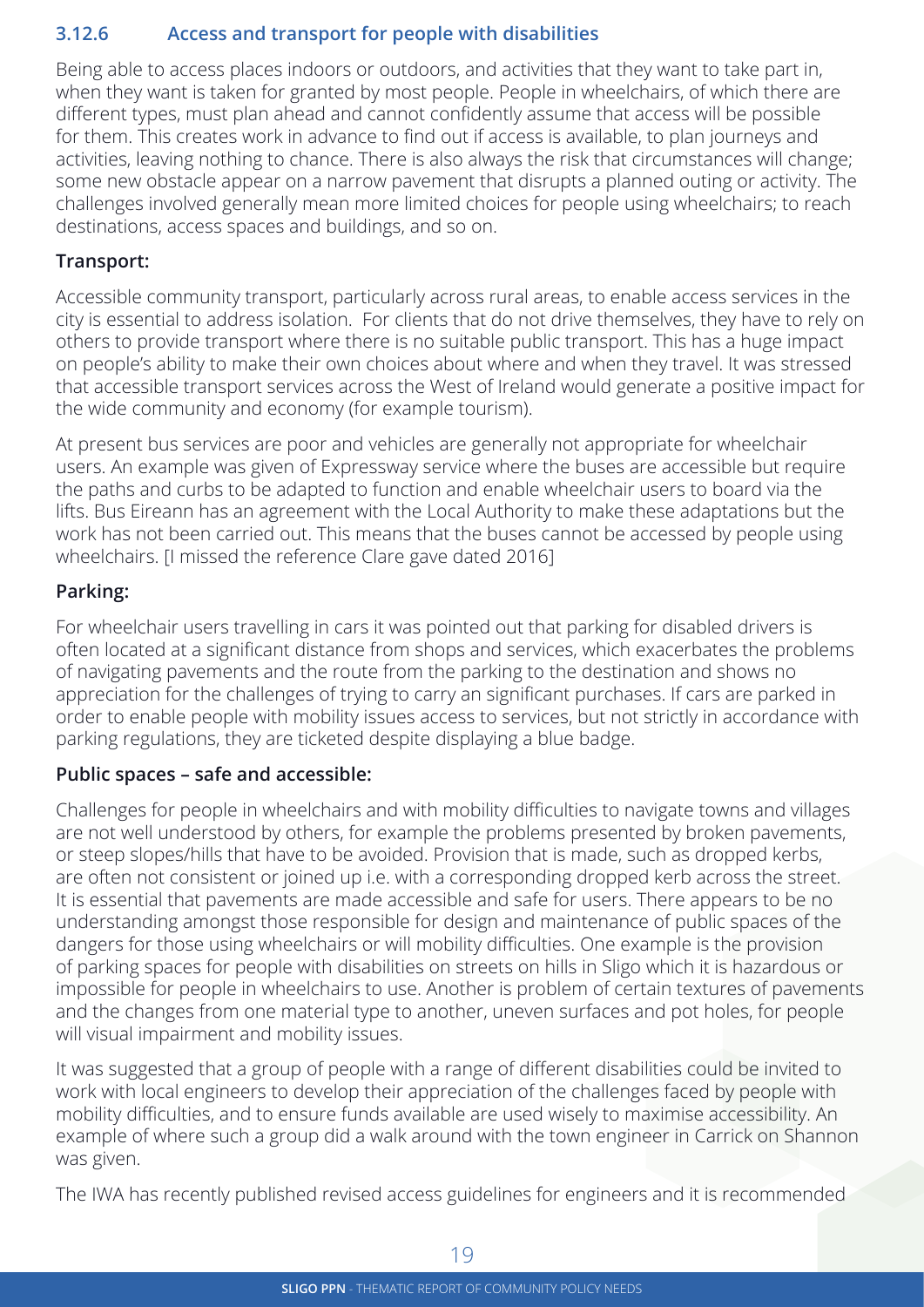that this become required reading and reference for Local Authorities and developers.

#### **Litter management:**

Litter creates a real impediment for access by people with mobility issues and needs to be eradicated. (see 3.16 below).

#### **More accessible opportunities:**

There was a general desire that more activities be made accessible, for example bowling.

Good access to churches is important to allow wheelchair users to worship and express their faith, and not to feel restricted or excluded.

It was recognised that there is presently limited provision for wheelchairs users at the popular Hawks Well Theatre but such venues need increased capacity for such patrons, particularly since attendance often involves considerable organisation and pre-planning that is typically arranged by groups that involve more people keen to attend than there is space to accommodate. This example also illustrates the point that there is often separate access points provided for people with impaired mobility, sometimes to the side or rear of premises and these may still requiring special assistance or attendance. This can make wheelchair users and those with other mobility challenges feel like second class citizens; there should be 1 door for everyone.

Accessibility audits, involving people with disabilities need to be carried out to identify problems like the step into the children's library, heavy doors and other challenges for people with disabilities that can be addressed.

Similarly, health and safety and risk assessments are needed as part of planning requirements for concerts and other events, to ensure ease of access to community events.

It was suggested that organisations such as the IWA and others such as the Centre for Independent Living could act as venues for example during festivals. This would enable clients have better access to events but also encourage others to become familiar with these locations and support greater inclusivity.

# 3.13 Economic development

We want to move from a growth-based economy, which is unsustainable, to a caring economy, with a focus on a strengths-based approach to development that secures a strong economic future for our people, with a range of employment opportunities and good livelihoods for all. This should involve thriving green businesses and a tourism sector, linked to our clean sea, air, water, soil, etc. with development of green infrastructure and expertise that employs environmental scientists, ecologists, etc.

We want to be innovative leaders in new technologies and research focused on our local strengths, such as a marine research centre focused on the sea life on our doorstep.

#### **3.13.1 Support for enterprise**

Infrastructure, particularly effective transport provision (see 3.12 above) and high speed, Countywide, reliable and affordable broadband access, are essential to support economic development in Sligo.

The community in Sligo wants to see development of sustainable jobs for the future, that allow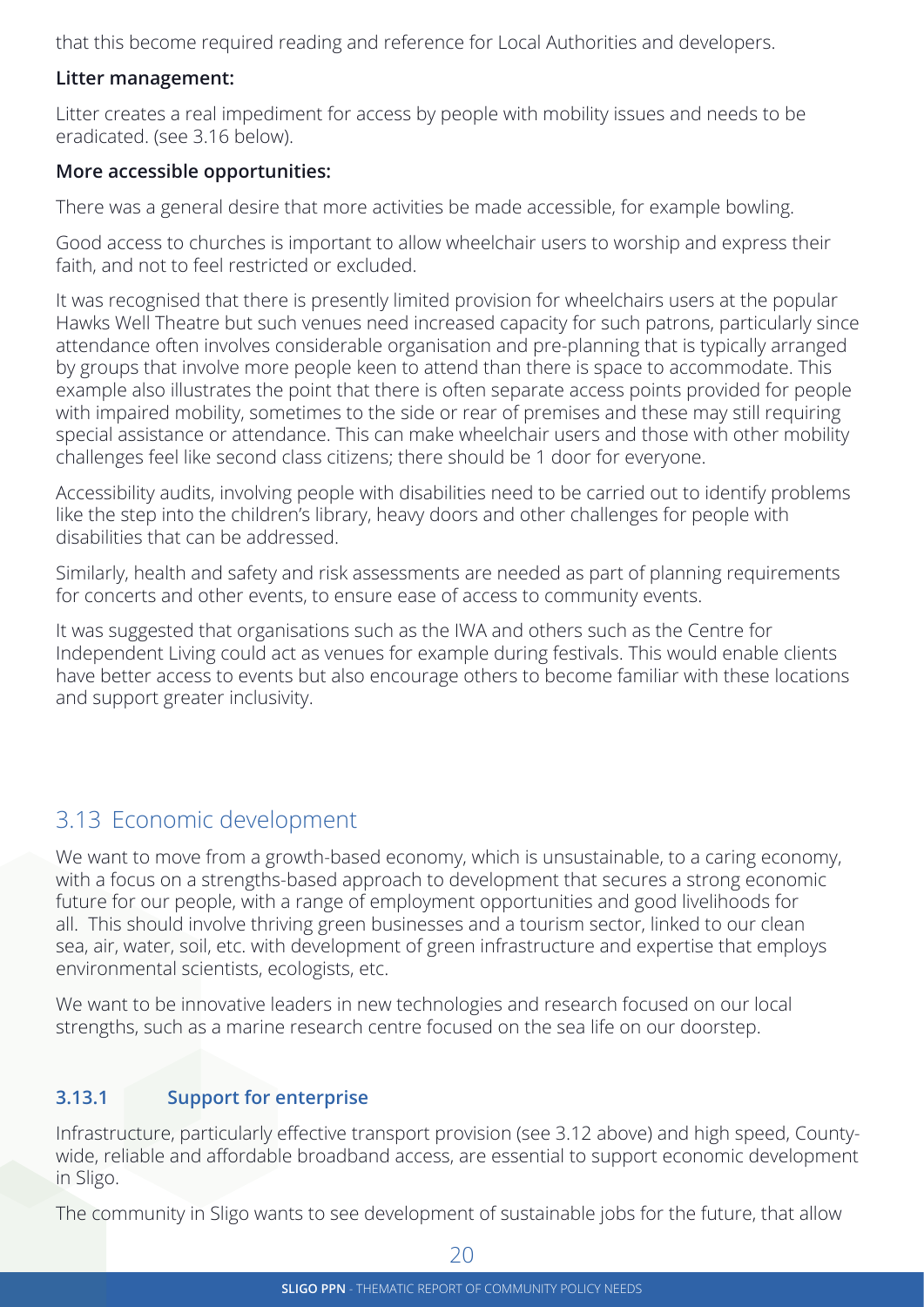young people to stay or return here and that will create a resilient and flexible economy. A variety of promotions and supports are identified for economic development in Sligo based on this:

- Sligo should be marketed directly to a variety of businesses (production, services, retail, etc.) as an attractive place to locate or start up, with a variety of incentives to support this.
- Provision is sought across the County for more affordable hot desks and business hubs in small communities; to support remote workers and co-working.
- Affordable artisan/ arts workspaces are needed; co-located to encourage collaboration.
- Social enterprise supports are needed for community initiatives e.g. an international café where different cultures can share their traditional cooking.
- A change in corporation tax to a regional system e.g. 22% in Dublin, 12% in Sligo would encourage decentralised business location and development, with associated benefits.

#### **3.13.2 Support for workers**

Workers in Sligo will benefit from increased employment opportunities that offer good wages. Supports for businesses that secure these will benefit workers. In addition, it is recognised that Sligo needs to:

- Increase provision of high quality, affordable, accessible and flexible childcare;
- Ensure that women are paid a fair wage and the same as men doing the same work;
- Encourage flexible working hours, work from home, and remote working opportunities that allow more people to access work.

#### **3.13.3 Support for those Seeking Work, Education or Training**

It is important to ensure that clear information about training and education options, and the requirements for these, is easily accessible. We need to provide flexible and relevant re-training options in Sligo for people who are looking for work, re-training, need to change career, etc.

Initiatives are needed to:

- Support those who find access to education and work more challenging e.g. those with disabilities, autism, etc. with programmes that tap into their strengths;
- Assist individuals and families where employment and education is not a priority (e.g. Breaking the Cycle);
- Ensure a range of employment opportunities are available for women, with supports to help them access and succeed in these;
- Provide childcare to allow parents enter education, training or work;
- Support sustainable tourism that does not over-commercialise Sligo's scenery or natural assets;
- Enable creatives (artists and makers) to develop viable businesses;
- Encourage development of diversified and entrepreneurial businesses and retention of home-grown talent.

It is important that we consider those who will be workers in the future and ensure that young people who are not engaging at school or reaching their potential because of personal, mental,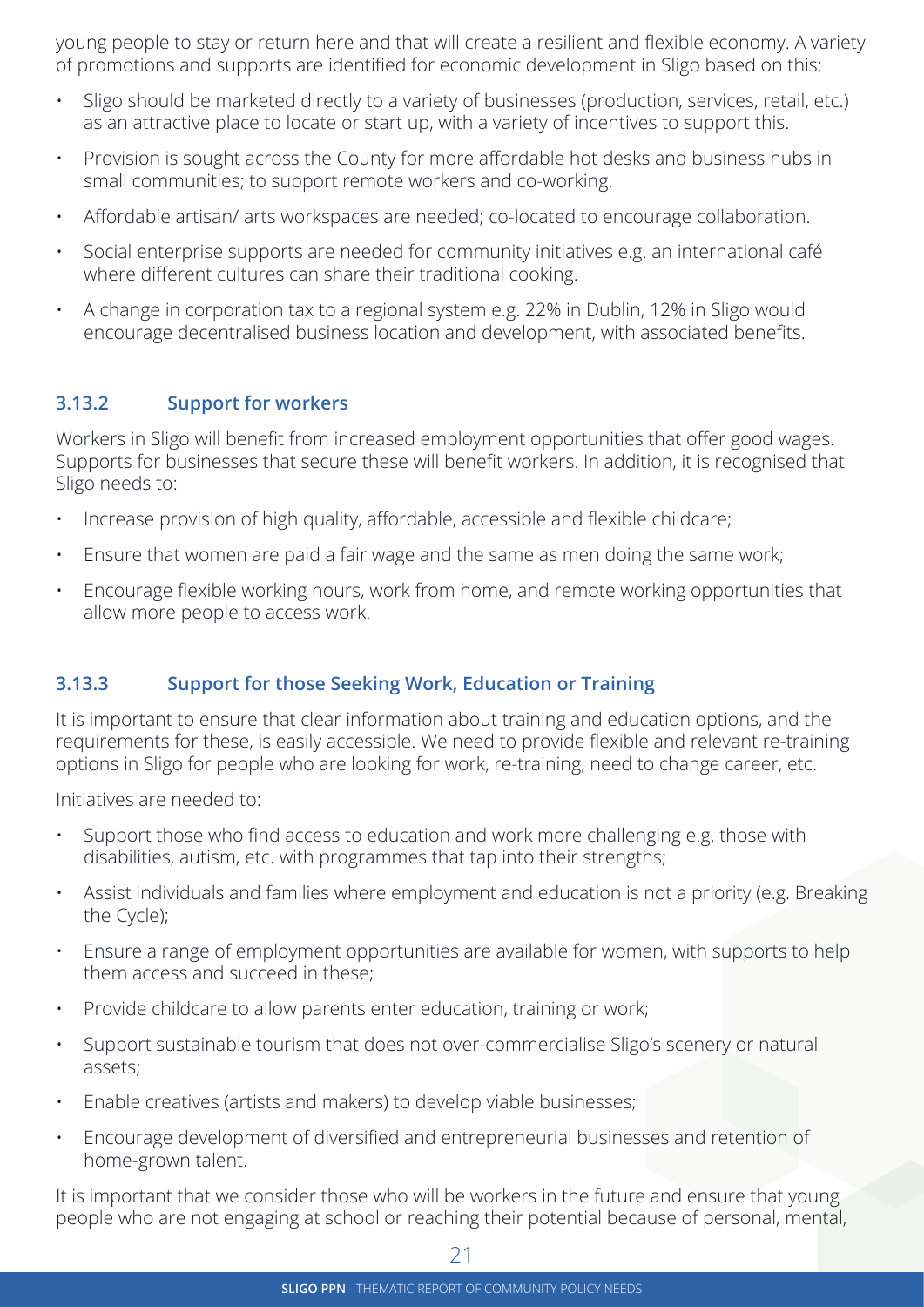physical or family issues are provided with support e.g. YESS Programme, Tubbercurry.

#### **3.13.4 Agriculture and Food**

Sustainable family farming should be supported and encouraged in Sligo. Farmers in Sligo should receive better training and funding support for organic food production and about opportunities for land use diversification that are available. This should be supported with a Sligo food branding initiative, bringing together farmers, producers, retailers and restaurants (e.g. Fuchsia Branding seen in West Cork).

#### **3.13.5 Tourism**

Sustainable tourism that is compatible with maintaining our beautiful and clean natural environment, should be promoted in Sligo. Positive activities compatible with the environment such as seaweed baths and wellness activities are preferred to stag and hen parties.

We have spectacular scenery that "speaks for itself" and do not need to be reliant on W.B. Yeats to bring in visitors, but do need to ensure that there is sufficient accommodation for them

Local people should be encouraged to visit our tourist destinations, perhaps encouraged through the use of a "passport" system where they qualify for reductions on return visits.

#### **3.13.6 Retail and Entertainment**

There is a wide offering of restaurants and coffee shops but initiatives are needed to increase the quality and variety of retail offerings in Sligo and to diversify the indoor recreation and entertainment opportunities available.

Good public provision of facilities such as toilets and libraries are also vital to ensuring a rich and positive experience of our town centres. For this to be how local people and visitors experience our towns then we need planning and development to address derelict and disused sites and buildings and provide attractive people-focused public spaces.

# 3.14 Health

The PPN's member groups wants to see Sligo as a place where success is based on the health and wellbeing of the community rather than our response to ill health.

#### **3.14.1 Health services**

All people in Sligo should have access to high quality, comprehensive health services (including those for mental health) when they are needed. Waiting times should be minimal and costs should not prevent anyone from receiving the care that they need. Medical and nursing staff should receive the best training and rewarding jobs be made available for them. Patients must be assured that staff in the healthcare system will understand their different backgrounds, beliefs and cultures so that they can feel comfortable.

A broad range of integrated, primary health care services that are fully equipped and staffed to meet population needs should be located as close to communities as possible. A social prescribing scheme is also required. Health centres should be responsive and support the holistic care of individuals, include various disciplines and accommodating alternative therapies. It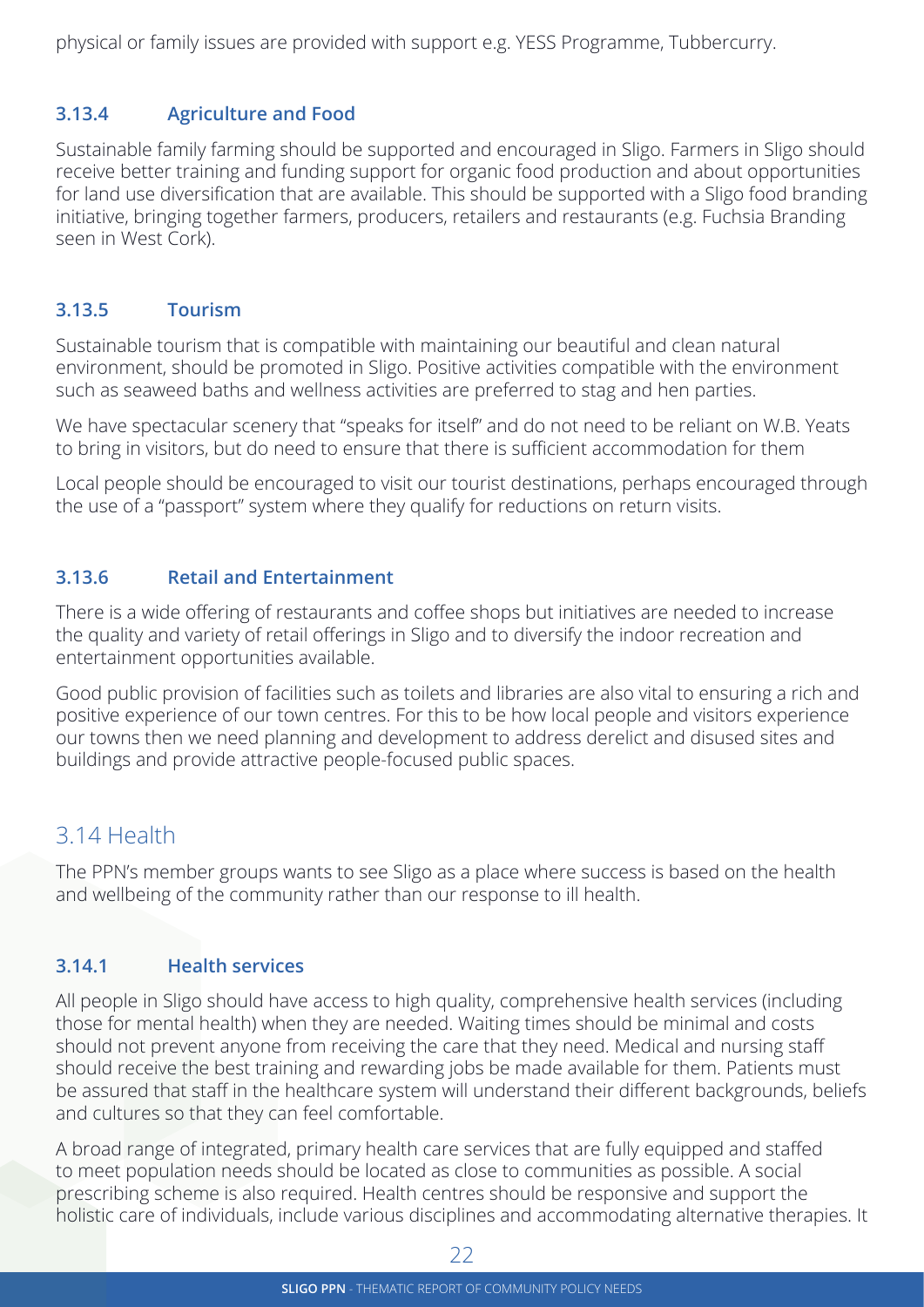is particularly noted that out-of-hours GP services are needed throughout the County.

Services to support recovery from addiction and injury are needed, as well as rehabilitation of those trying to re-enter work or take up their lives.

More information on the services available and contact numbers needs to be provided, for example for the Samaritans, acupuncture treatment, in museums, libraries and hubs like the Centre for Independent Living in Sligo.

#### **3.14.1.a Services for Women**

A dedicated women's health centre is required in Sligo, where there is full, free, access to reproductive health and family planning.

#### **3.14.2 Mental health supports**

#### **3.14.2.a Recognition and understanding**

More work is needed to ensure everyone understands more about mental health and illness and that stigma around this is removed. The focus needs to shift from crisis responses to prevention through creating places to live that are supportive and where we combat loneliness and distress.

For everyone in the community, recent experience of the Covid-19 pandemic has highlighted the need for us to come together, across the generations, to learn from one another and appreciate one another. This is extremely important for mental health and reducing isolation, and needs to be encouraged and supported.

#### **3.14.2.b Supports and Services**

Services need to be empathetic, tailored to the individual and must be available as they are needed.

Information on the agencies, supports and services that are available and what activities people can get involved in need to be readily available to everyone and equally accessible to all.

The important role of community groups and services that carry out home visits or hold sessions that allow people to connect, combat loneliness and ensure people feel welcome and valued need to be recognised, supported and integrated with more formal services.

#### **3.14.2.c Services for Young People**

Young people have many worries. They are under constant pressure and FOMO (fear of missing out) makes switching off from constant engagement with social media challenging, even when they are aware of the negative impacts of this.

Lack of access to Child and Adolescent Mental Health Services (CAMHS) in the County needs to be addressed. A comprehensive network of supports for young people's mental health is required across the County. (Reference is made to the "Mind your Head" youth mental health initiative as a positive model to be explored.)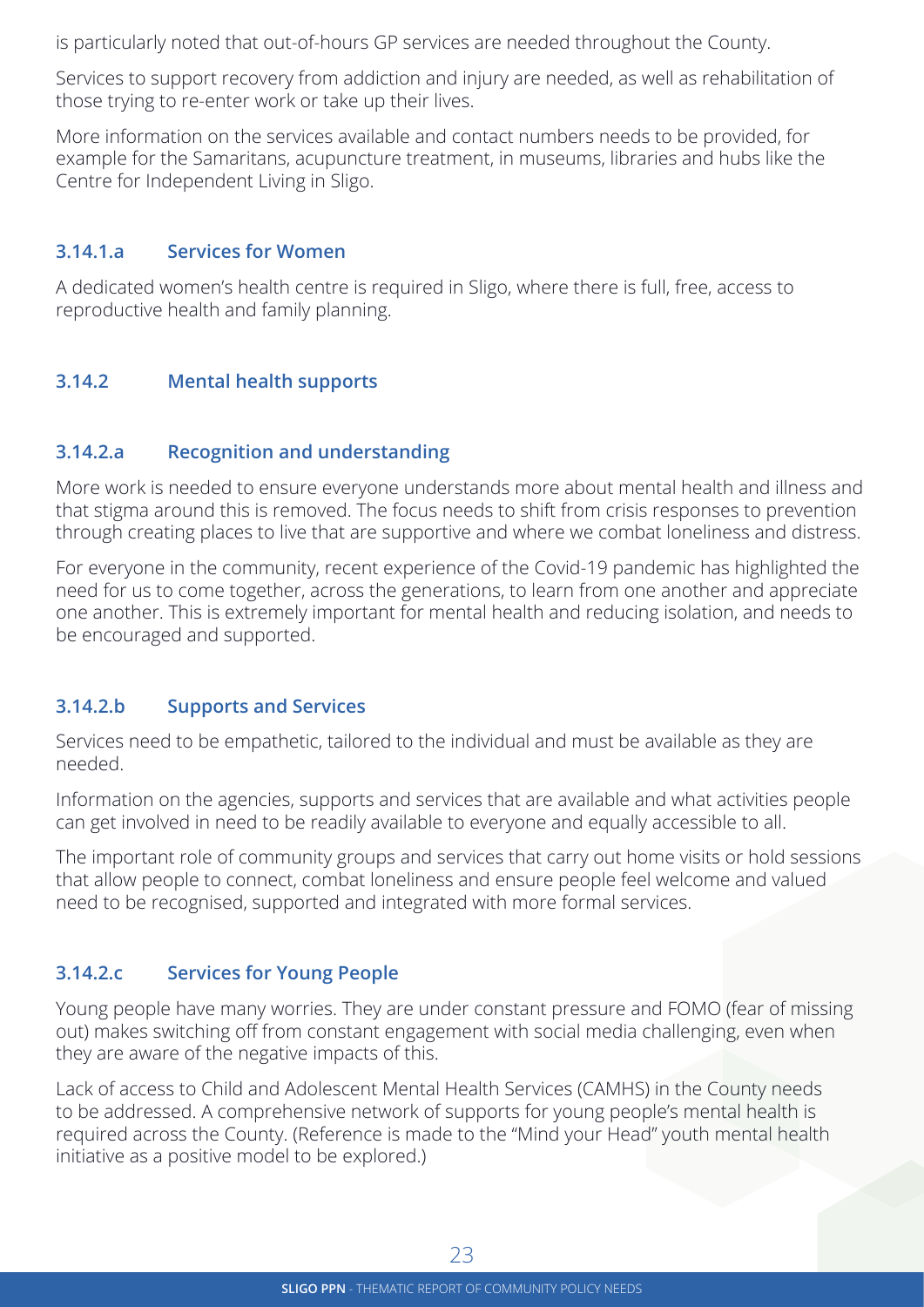#### **3.14.3 Supports for Wellbeing**

Our wellbeing can be supported in the services and infrastructure provided for us, and how they are delivered.

We need well-planned communities that accommodate households of different types, with future-proofed building designs that create the opportunity for adaption, or where we can trade homes according to our household needs to live better but be able to remain in the same community when we wish to. Appropriate housing should be available for everyone. Effective cohousing models should be explored as a way to integrate communities, provide support between residents, and reduce depression and mental health issues.

Our communities and public spaces need to be planned and adapted to be fully accessible and safe for all ages and abilities. A disability audit on public spaces and public accessed spaces is a step towards delivering this.

We need to have free, responsive public transport throughout the County, with frequent scheduling, that connects people with services. We also need access to safe footpaths and cycle lanes for transport and recreation.

Accessible opportunities for safe recreation, indoor and outdoors, are needed to enable us to mind our physical and mental health.

We need to have education and information provided appropriately and accessibly throughout our lives on how we can live healthy and well.

We must recognise the work of carers and ensure that they are supported and not struggling alone, particularly through the provision of respite services but also with community engagement.

## 3.15 Minding nature and resources

The PPN member groups want to see Sligo's landscape and natural resource protected and unspoilt. This includes protecting the quality of our waters (marine and fresh water), our air and our soils from pollution, dumping of rubbish, or misuse. We also want to see actions to protect our wildlife and biodiversity, with farmers incentivised to promote biodiversity through provision of grants and information, including possible study options available at Sligo IT. We need to see the real value of the services that our environment provides for us.

We wish to see the use of native species in restoration efforts, and particularly in initiatives to rewild derelict or unused areas. Similarly, we wish to see reforestation use native woodland species.

Everyone needs to be encouraged and supported to "do the right thing" in terms of behaviours that affect the natural environment; and measures to make this easier are welcomed. An awards ceremony of some form of recognition for people who offer examples of templates of sustainable living of work benefitting the environment would promote these actions.

Projects seeking grant funding should be required to demonstrate that they are sustainable/ green or have no negative impact on the environment.

## 3.16 Waste

We want a zero waste community and to prioritise initiatives that reduce our waste, before focusing on recycling. Sligo should seek to: